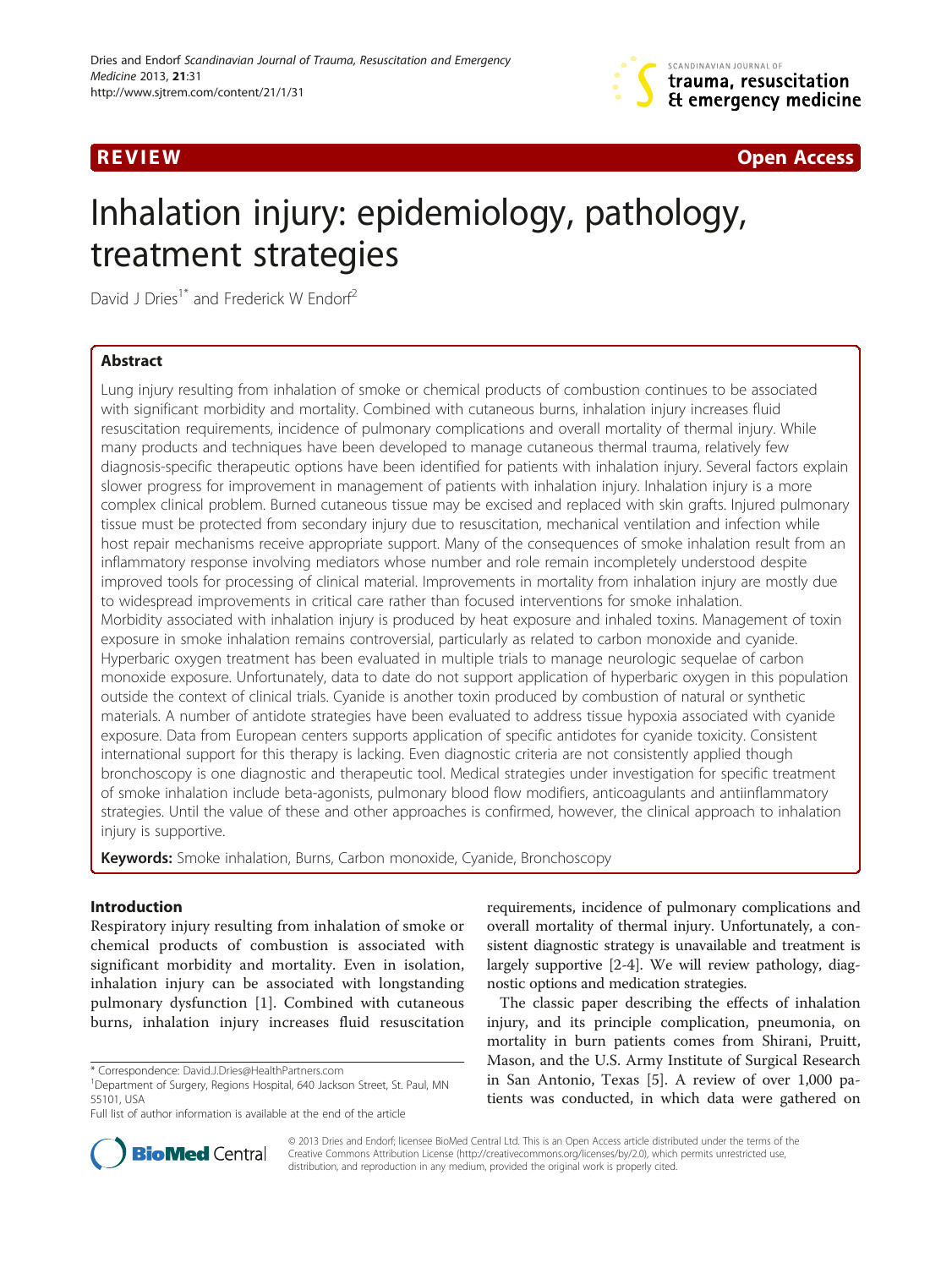status of inhalation injury on admission and development of pneumonia during hospitalization. Patients at risk for inhalation injury were investigated by bronchoscopy, Xenon lung scans, or both. The diagnosis of inhalation injury was made in 373 patients. With increasing burn size, there was a corresponding rise in the incidence of inhalation injury. The diagnosis of pneumonia was made at approximately 10 days for patients experiencing this complication along with inhalation injury. Three dimensional plots were constructed to demonstrate the incremental mortality of inhalation injury and inhalation injury when complicated by pneumonia on patients in this population. Expected mortality increased by a maximum of 20% in the presence of inhalation injury alone and 60% when both inhalation injury and pneumonia were present. The contributions of inhalation injury and pneumonia to mortality were found to be independent and additive. Expected mortality in patients with very small or very large burns was not affected by these pulmonary complications except at the extremes of age (Figures 1, [2](#page-2-0) and [3](#page-2-0)).

Two other papers support the observations of Shirani and coworkers. A more recent meta-analysis on prognostic factors in burn injury with smoke inhalation reveals that overall mortality increased dramatically with inhalation injury (27.6% versus 13.9%). Extent of burn size and age were predictive of mortality. Another study included a predictive model of outcome with cutaneous injury plus smoke inhalation. In a review of 110 patients, percent Total Body Surface Area (TBSA) cutaneous injury, age and  $PaO<sub>2</sub>/FiO<sub>2</sub>$  ratio were mortality predictors [[6-8](#page-12-0)].

While many products and techniques have been developed to manage cutaneous injury, relatively few diagnosisspecific therapeutic options have been identified for patients with inhalation injury. Improvements in mortality from inhalation injury are mostly due to widespread improvements in critical care rather than focused interventions for smoke inhalation. In fact, one consensus statement indicates that treatment of inhalation injury has not kept pace with improvements in the care of cutaneous burns [\[9](#page-12-0)].

A variety of factors explain slower progress for improvement in management of inhalation injury. Burned cutaneous tissue may be excised and replaced with skin grafts, but njured pulmonary tissue must merely be supported and protected from secondary injury. The critically ill burn patient has multiple mechanisms in addition to smoke inhalation that may contribute to lung injury such as sepsis, Ventilator-Induced Lung Injury (VILI) or a systemic inflammation in response to burns. Thus, inhalation injury has a significant effect on burn patient outcome but is difficult to separate from the contribution of other mechanisms which also affect the lungs [[2,10,11\]](#page-12-0).

A significant limitation for clinicians studying smoke inhalation has been the lack of uniform criteria for diagnosis of inhalation injury, scaling its severity and identifying a common terminology to describe outcomes [\[2,9](#page-12-0)]. Thus, comparative studies are difficult to evaluate. Some practitioners describe patients requiring intubation and mechanical ventilation after smoke inhalation. Other studies emphasize nuclear medicine scans for the metabolic diagnosis of inhalation injury. Multicenter trials have the confounding impact of differing local definitions of inhalation injury. The need for standardized diagnostic criteria and a quantifying system for inhalation injury have been recognized in the burn literature for many years.

# Anatomy and physiology of inhalation injury

Inhalation injury may describe pulmonary trauma caused by inhalation of thermal or chemical irritants. Anatomically, injuries are divided into three classes: 1) heat injury

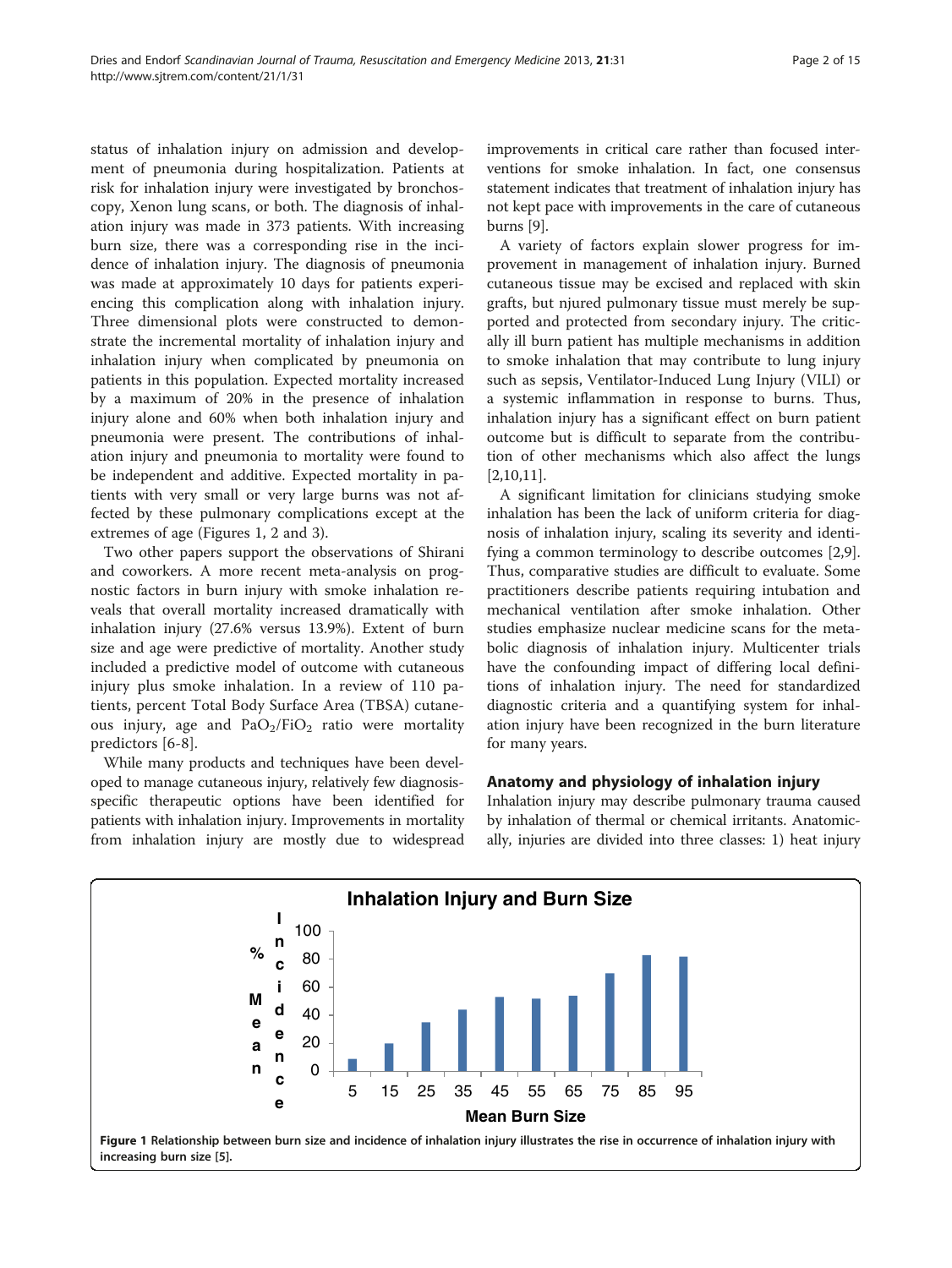<span id="page-2-0"></span>

which is restricted to upper airway structures except in the case of steam jet exposure, 2) local chemical irritation throughout the respiratory tract and 3) systemic toxicity as may occur with inhalation of carbon monoxide or cyanide [[3](#page-12-0)].

# Heat injury to the upper airway

Air temperature in a room containing a fire reaches 1000°F. Because of the combination of efficient heat dissipation in the upper airway, low heat capacity of air and reflex closure of the larynx, super-heated air usually causes injury only to airway structures above the carina. Injury to these airway structures may cause massive swelling of the tongue, epiglottis, and aryeepiglottic folds with obstruction. Airway swelling develops over a matter of hours as fluid resuscitation is ongoing. Initial evaluation is not a good indicator of the severity of obstruction that may occur later [[3,12\]](#page-12-0).

Respiratory status must be continuously monitored to assess the need for airway control and ventilator support. If history and initial examination cause suspicion of significant thermal injury to the upper airway, intubation for airway protection should be considered.

# Chemical injury to the lower airway

Most substances when burned, generate material toxic to the respiratory tract [\[2](#page-12-0),[3,9\]](#page-12-0). Burning rubber and plastic produces sulfur dioxide, nitrogen dioxide, ammonia and chlorine with strong acids and alkali when combined with water in the airways and alveoli. Laminated furniture contains glues and wall paneling also may release cyanide gas when burned. Burning cotton or wool produces toxic aldehydes. Smoke-related toxins damage epithelial and capillary endothelial cells of the airway. Histologic changes resemble tracheobronchitis. Mucociliary transport is destroyed and bacterial clearance reduced.

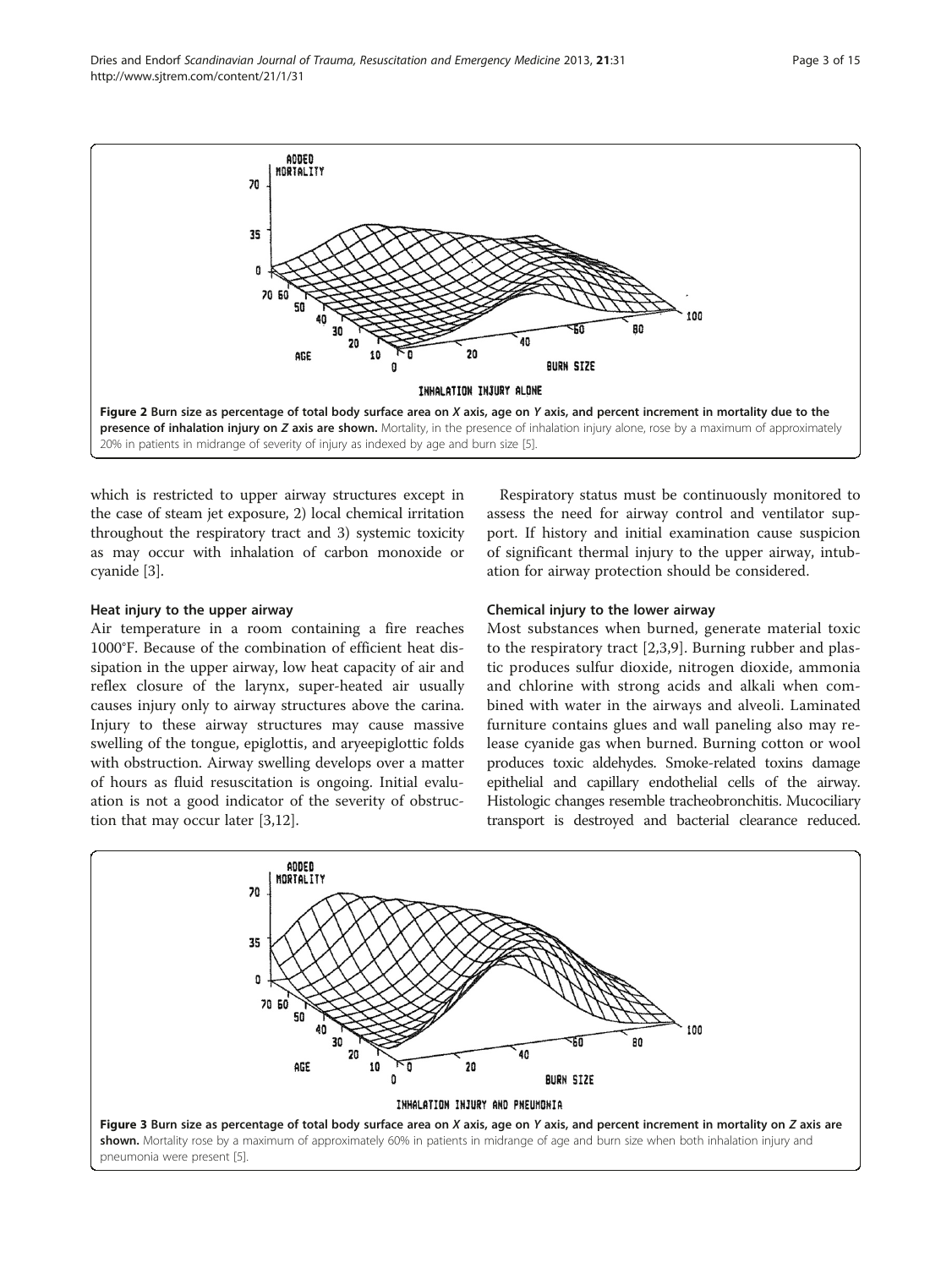Alveolar collapse and atelectasis occur due to surfactant loss. Alveolar macrophages are stressed leading to inflammatory response with chemotaxins. Early inflammatory changes occurring in the airway are followed by a period of diffuse exudate formation. Bronchiolar edema may become severe. A combination of necrotizing bronchitis, bronchial swelling, and bronchospasm causes obstruction of large and small airways. Wheezing occurs with bronchial swelling and irritant receptor stimulation. Increased capillary permeability magnifies airway and pulmonary edema [\[13](#page-12-0)-[15](#page-12-0)].

Respiratory failure may occur from 12 to 48 hours after smoke exposure. Characteristics are decreased lung compliance, increased ventilation perfusion mismatch, and increase in dead space ventilation. Injury may progress to mucosal sloughing and intrapulmonary hemorrhage with mechanical obstruction of lower airways and flooding of alveoli [\[16,17](#page-12-0)]. Because of necrosis of respiratory epithelium, patients are predisposed to secondary bacterial invasion and superimposed bacterial pneumonia [\[5](#page-12-0)]. Recovery may require several months [\[18\]](#page-12-0).

#### Carbon monoxide and cyanide exposure

Carbon monoxide is an odorless, tasteless, nonirritating gas produced by incomplete combustion. Carbon monoxide poisoning is a major source of early morbidity in burn-injured patients with many fatalities occurring at the scene of the fire due to this mechanism. Carboxyhemoglobin levels exceed 10% in a closed space fire. Significant injury may occur in a short period of time with the exposure with as little as 10% carboxyhemoglobin [[3,19\]](#page-12-0).

The affinity of carbon monoxide for hemoglobin is 200 times greater than for oxygen. Carbon monoxide competes

with oxygen for hemoglobin binding which shifts the oxyhemoglobin dissociation curve to the left and alters its shape. Oxygen delivery to tissues is compromised because of reduced oxygen carrying capacity of the blood and less efficient dissociation at the tissue level. Carbon monoxide competitively inhibits intracellular cytochrome oxidase enzyme systems, most notably cytochrome P-450 resulting in inability of cellular systems to utilize oxygen (Figures 4 and [5](#page-4-0)) [\[20,21](#page-12-0)].

Inhaled hydrogen cyanide, produced during combustion of multiple household materials, also inhibits the cytochrome oxidase system and may have a synergistic effect with carbon monoxide producing tissue hypoxia and acidosis as well as a decrease in cerebral oxygen consumption [[3](#page-12-0),[21](#page-12-0)].

Carbon monoxide poisoning may be difficult to detect. The absorbent spectrum of carboxyhemoglobin and oxyhemoglobin are very similar and pulse oximeters cannot distinguish between the two forms of hemoglobin. The  $PaO<sub>2</sub>$  measure from an arterial blood gas reflects the amount of oxygen dissolved in plasma but does not quantitate hemoglobin saturation, the most important determinant of oxygen carrying capacity of the blood. Carboxyhemoglobin levels may be measured directly but this test is rarely available at the incident scene. Because of the inevitable delay between smoke exposure and carboxyhemoglobin testing, levels measured on arrival at a healthcare facility do not reflect the true extent of intoxication [[3](#page-12-0),[22](#page-12-0),[23](#page-12-0)].

Half-life of carboxyhemoglobin is 250 minutes for the victim breathing room air. This is reduced to 40 to 60 minutes with inhalation of 100% oxygen [[3,15\]](#page-12-0). While hyperbaric oxygenation will further reduce the half-life

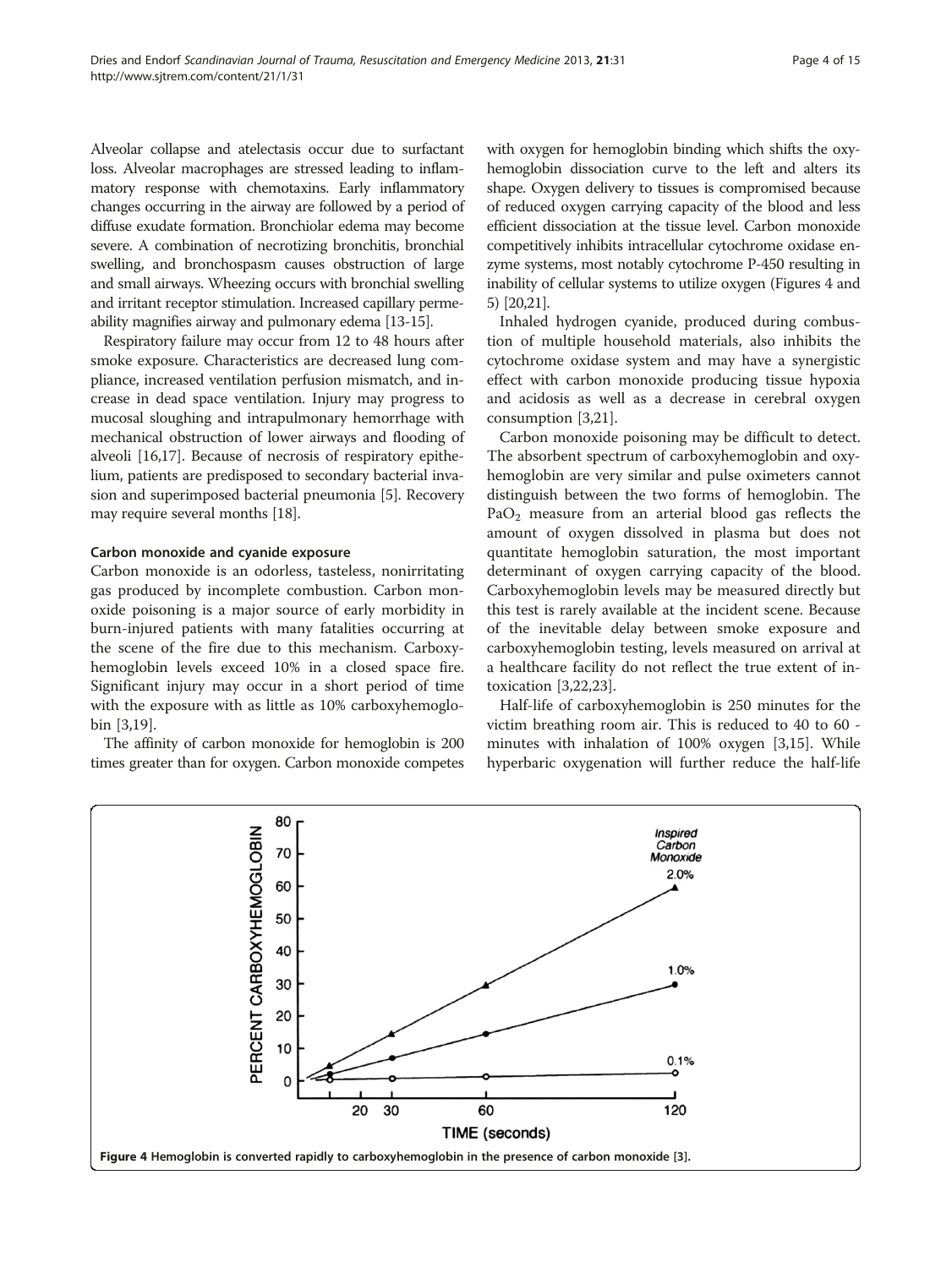<span id="page-4-0"></span>Dries and Endorf Scandinavian Journal of Trauma, Resuscitation and Emergency Medicine 2013, 21:31 Page 5 of 15 http://www.sjtrem.com/content/21/1/31



of carboxyhemoglobin, the hyperbaric chamber is a difficult environment in which to monitor the patient, perform fluid resuscitation, and provide initial burn care. Patients with the greatest need for hyperbaric oxygen therapy are frequently the most difficult to manage in this environment [[24\]](#page-12-0).

# Diagnosis of inhalation injury

For the clinician, the diagnosis of inhalation injury is a somewhat subjective decision based largely on a history of smoke exposure in a closed space. Physical findings including facial injury, singed nasal hairs, soot in the proximal airways, carbonaceous sputum production and changes in voice may help support the diagnosis [[2,3,9,22\]](#page-12-0). These findings may be confirmed by diagnostic studies including fiberoptic bronchoscopy, typically performed within 24 hours of admission [[25\]](#page-12-0). History includes mechanisms of exposure such as flame, electricity, blast injury, steam or hot liquid, quality of inhaled irritants (house fire or industrial toxins) and duration of exposure with further complications caused by loss of consciousness or physical disability. Physical examination may include findings such as visible injury to the respiratory tract, airway edema or evidence of pulmonary parenchymal damage and dysfunction.

Diagnostic criteria for inhalation injury are complicated by heterogeneous presentation and distinguishing between exposure to inhaled irritants and injury based on heated gas exposure [[9,26\]](#page-12-0). Progressive respiratory failure may not be directly proportional to the degree of smoke exposure. Such differences are likely due to composition of inhaled materials and differences in host response.

Multiple burn centers have demonstrated that patients with inhalation and burn injuries require increased fluid volumes during immediate resuscitation when compared to individuals with burn injury alone [\[4,9,27](#page-12-0)]. Changes in lung compliance and airway resistance have also been proposed as predictors of outcome and scales for severity of inhalation injury. Scoring systems, based on bronchoscopic evaluation, have been used for inhalation injury and attempts to identify the relationship of this data to the development of Acute Respiratory Distress Syndrome have been made. Endorf and Gamelli, in recent work, examine the degree of inhalation injury,  $PaO<sub>2</sub>/FiO<sub>2</sub>$  ratio, and effects on fluid requirements during acute resuscitation. Table [1](#page-5-0) demonstrates a typical set of bronchoscopic criteria for grading of inhalation injury [[25](#page-12-0)].

These workers reviewed 80 patients from a single center with suspected inhalation injury requiring intubation, mechanical ventilation, and fiberoptic bronchoscopy during the first 24 hours of hospitalization. Details of burn injury were collected and patients categorized according to a bronchoscopic grading system. Pulmonary mechanics and gas exchange were examined at regular intervals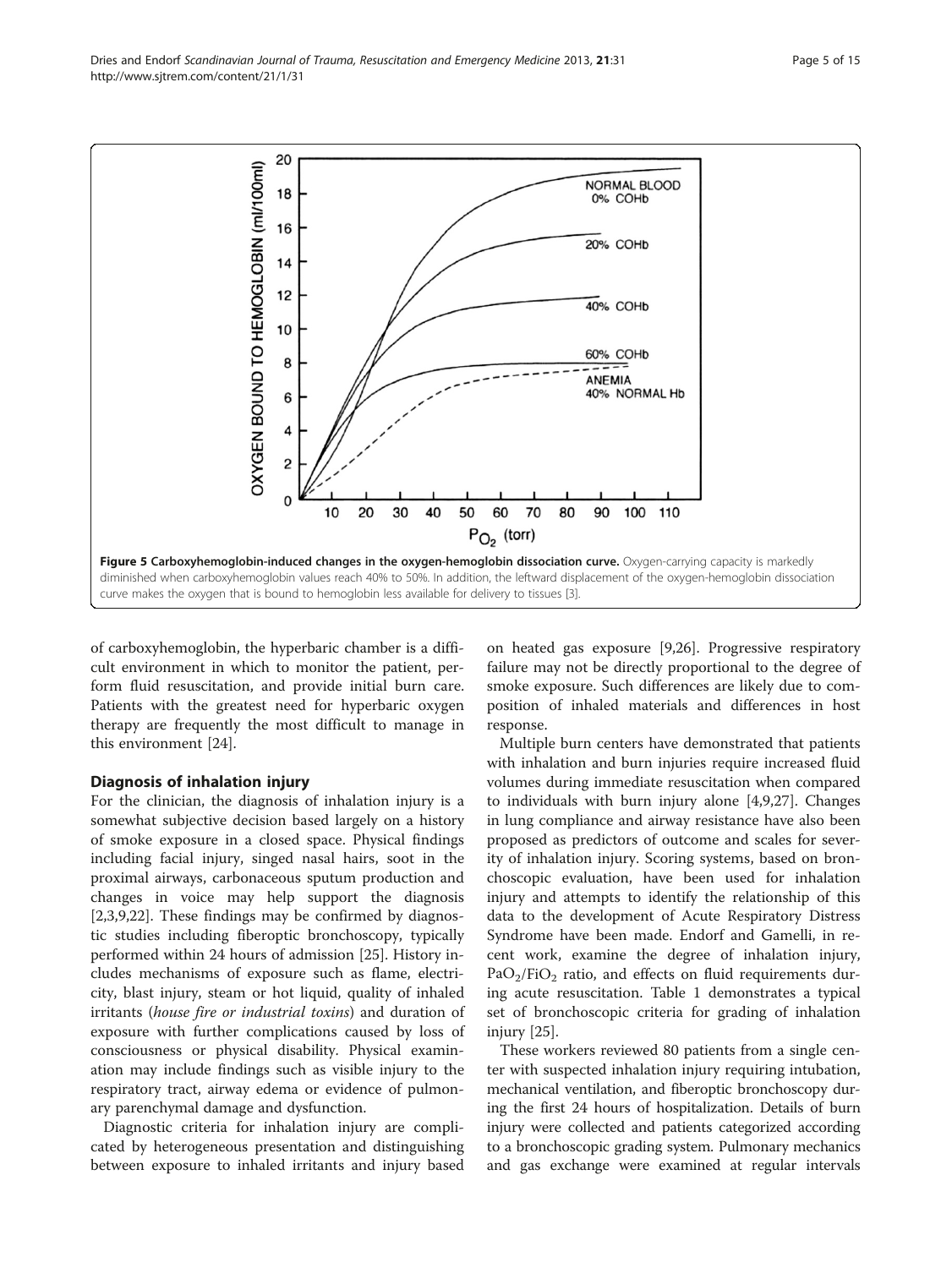<span id="page-5-0"></span>Table 1 Bronchoscopic criteria used to grade inhalation injury

| Grade 0 (No Injury):          | Absence of carbonaceous deposits,<br>erythema, edema, bronchorrhea, or<br>obstruction.                                |
|-------------------------------|-----------------------------------------------------------------------------------------------------------------------|
| Grade 1 (Mild Injury):        | Minor or patchy areas of erythema,<br>carbonaceous deposits in proximal or<br>distal bronchi. [any or combination]    |
| Grade 2 (Moderate<br>Injury): | Moderate degree of erythema,<br>carbonaceous deposits, bronchorrhea,<br>with or without compromise of the<br>bronchi. |
|                               | [any or combination]                                                                                                  |
| Grade 3 (Severe Injury):      | Severe inflammation with friability,<br>copious carbonaceous deposits,<br>bronchorrhea, bronchial obstruction.        |
|                               | [any or combination]                                                                                                  |
| Grade 4 (Massive<br>Injury):  | Evidence of mucosal sloughing, necrosis,<br>endoluminal obliteration. [any or<br>combination]                         |
|                               |                                                                                                                       |

Endorf and Gamelli [[25\]](#page-12-0).

Reproduced with permission from J Burn Care Res and Endorf, et al.

including lung compliance and  $PaO<sub>2</sub>/FiO<sub>2</sub>$  ratio. Total fluid volume infused was noted for the first 48 hours after burn injury [[25](#page-12-0)].

Patients with more severe bronchoscopic injury on initial bronchoscopy (Grades 2, 3, 4) had significantly worse survival than patients with bronchoscopic Grades 0 or 1 ( $p = 0.03$ ). Contrary to reports of other investigators, these workers noted that high-grade bronchoscopic findings were not associated with increased fluid requirements. Initial pulmonary compliance also did not correlate with acute fluid requirements. Notably, patients with a  $PaO<sub>2</sub>/FiO<sub>2</sub>$  ratio <350 at presentation had a statistically significant increase in fluid resuscitation requirement compared with patients having a PaO<sub>2</sub>/FiO<sub>2</sub> ratio >350 (p = 0.03) (Tables 2 and 3).

Most writers agree that a consensus regarding the diagnosis of inhalation injury will be based on modalities which are widely available and do not require highly specialized skills. A consistent vocabulary for description of

Table 2 Comparison for bronchoscopic grade of inhalation injury

|                          | Group 1<br>(Grades 0 and 1) | Group 2<br>(Grades 2, 3, 4) | Ρ<br>Value |
|--------------------------|-----------------------------|-----------------------------|------------|
|                          |                             |                             |            |
|                          | 25 Patients                 | 35 Patients                 |            |
| mL/kg/%TBSA              | 6.6 $(\pm 0.7)$             | 6.7 $(\pm 0.4)$             | .88        |
| <b>Ventilator days</b>   | $8.6 \ (\pm 1.4)$           | 12.8 $(\pm 2.2)$            | .11        |
| Survival                 | 21 (84%)                    | 20 (57%)                    | .03        |
| Initial compliance       | 49.9 $(\pm 4.4)$            | 49.7 $(\pm 3.1)$            | .98        |
| <b>Initial P:F Ratio</b> | 371.5 (±32)                 | 329.7 (±29)                 | .33        |

Endorf and Gamelli [[25\]](#page-12-0).

Reproduced with permission from J Burn Care Res and Endorf, et al.

# Table 3 Comparison by P:F ratio

|                 | P: F < 350<br>(30 Patients) | P: F > 350<br>(30 Patients) | Value |
|-----------------|-----------------------------|-----------------------------|-------|
|                 |                             |                             |       |
| mL/kg/%TBSA     | 7.4 $(\pm 0.4)$             | 5.9 $(\pm 0.5)$             | .03   |
| Ventilator days | 12.2 $(\pm 2.4)$            | $0.9$ ( $\pm$ 1.5)          | .21   |
| Survival        | 18 (60%)                    | 23 (77%)                    | .17   |

Endorf and Gamelli [[25\]](#page-12-0).

Reproduced with permission from J Burn Care Res and Endorf, et al.

injury and its physiologic effects is also required along with reliable description of the composition and disposition of inhaled irritants with some grading of intensity of exposure [\[28](#page-12-0)].

The best tools presently available for diagnosis of inhalation injury are clinical presentation and bronchoscopic findings. Difficulty comes with attempts to predict which patients are vulnerable to resuscitation complications, increased pulmonary dysfunction, respiratory failure and mortality. Attempts to identify prognostic factors for patients with smoke inhalation have been made. It has been difficult to identify reliable indicators of progressive respiratory failure in patients with smoke inhalation. Moreover, proximal injury observed by bronchoscopy is frequently greater than peripheral pulmonary parenchymal injury. Several investigative teams show lack of correlation between severity of bronchoscopic findings, fluid resuscitation requirements, development of Acute Respiratory Distress Syndrome (ARDS) and other clinical outcomes [[25,28-31](#page-12-0)]. Other diagnostic modalities such as 99-technetium scanning and xenon scanning may confirm inhalation injury but due to logistical reasons are not widely used in the initial evaluation of smoke inhalation [\[32](#page-12-0)].

# Treatment strategies

#### Bronchoscopy

In many centers, bronchoscopy has a role limited to obtaining lavage fluid for culture and assessing the degree of airway injury which may predict outcome [\[33](#page-13-0)]. Severe inhalation injury is in part a mechanical process characterized by pulmonary edema, bronchial edema, and secretions, can occlude the airway leading to atelectasis and pneumonia. Aggressive use of bronchoscopy is highly effective in removing foreign particles and accumulated secretions that worsen the inflammatory response and may impede ventilation [[34,35](#page-13-0)]. While it seems intuitive that bronchoscopy could improve pulmonary hygiene and outcomes by removing secretions and epithelial slough in burn patients, only recently has this question been addressed by a review of the National Burn Repository of the American Burn Association [[33\]](#page-13-0).

Carr and coworkers reviewed the National Burn Repository from 1998 to 2007 to determine outcome differences in burn patients with inhalation injury and pneumonia who did and did not receive bronchoscopy [\[33\]](#page-13-0). Patients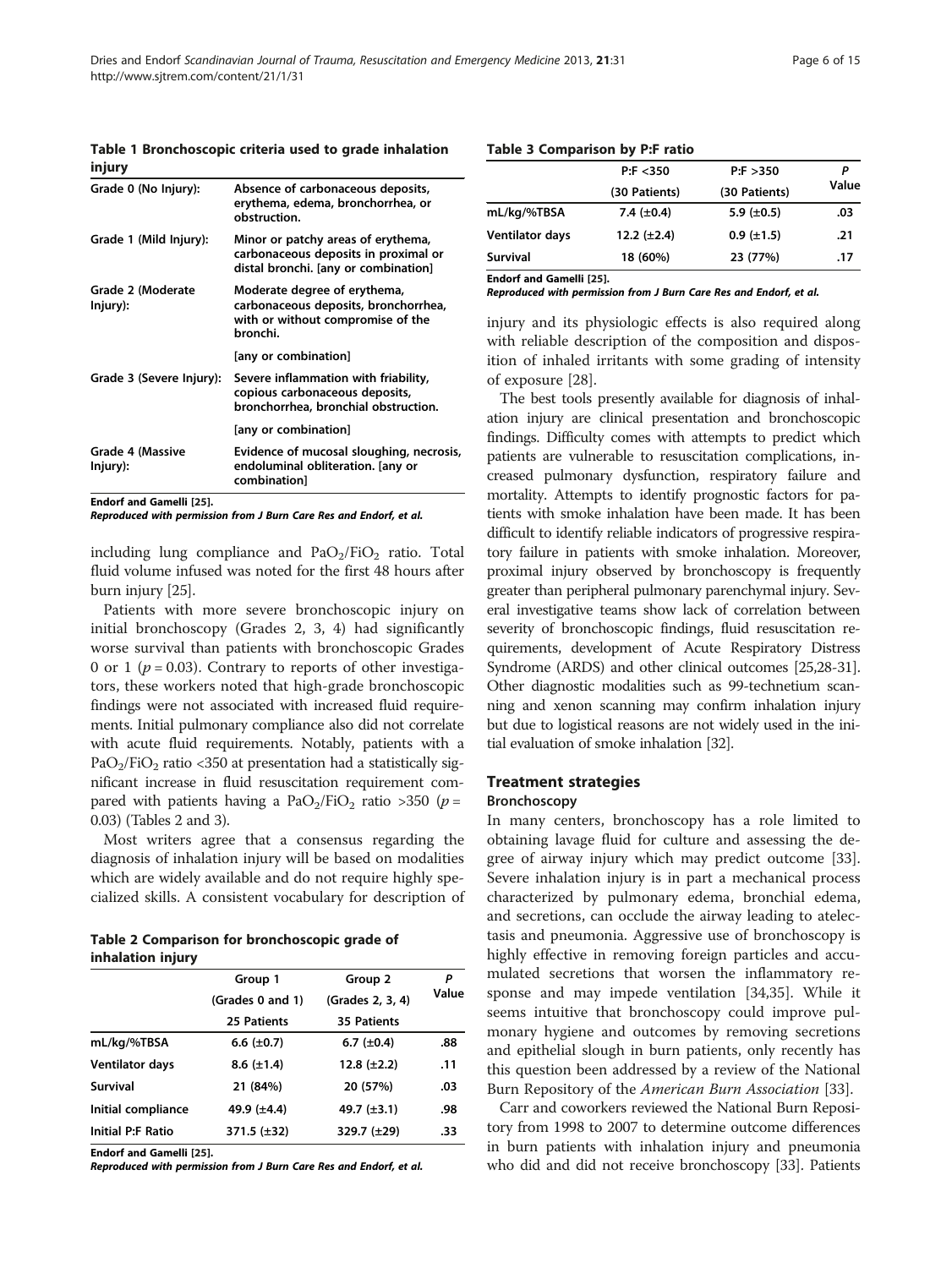with a 30-59% Total Body Surface Area burn and pneumonia who underwent bronchoscopy had a decreased duration of mechanical ventilation compared to patients who did not have bronchoscopy. Patients with larger injuries and pneumonia did not have improved outcomes with bronchoscopy. When patients having at least one bronchoscopy procedure were compared with those who did not undergo bronchoscopy, the patients receiving this test had a shorter length of intensive care unit and hospital stay. Hospital charges were higher in patients who did not undergo bronchoscopy compared with those who received this procedure. When compared with patients who did not undergo bronchoscopy, patients who did have one or more bronchoscopic procedures had a reduced risk of death by 18%. However, while strong trends were present, the mortality benefit associated with bronchoscopy and the reduction in hospital cost represented trends which did not reach statistical significance.

## Carbon monoxide toxicity

Morbidity and mortality associated with carbon monoxide toxicity are the result of hypoxic states associated with interference with oxygen transport at the cellular level and compromise of electron transport within cells. Other potential mechanisms include binding to myoglobin or hepatic cytochromes and peroxidation of cerebral lipids. The extent of injury is dependent on the concentration of carbon monoxide, duration of exposure and underlying health status of the exposed individual [\[36](#page-13-0),[37\]](#page-13-0).

Short- and long-term morbidity of carbon monoxide toxicity involves neurologic and vascular consequences. Neurologic sequelae are divided into two syndromes: 1) persistent neurologic sequelae and 2) delayed neurologic sequelae. Persistent neurologic sequelae involve neurologic deficits occurring after carbon monoxide exposure that may improve over time. Delayed neurologic sequelae is a relapse of neurologic signs and symptoms after a transient period of improvement. Distinguishing between these conditions may be difficult. Symptoms of chronic carbon monoxide toxicity may include fatigue, affective conditions, emotional distress, memory deficits, difficulty working, sleep disturbances, vertigo, neuropathy, paresthesias, recurrent infections, polycythemia, abdominal pain and diarrhea [[37](#page-13-0)-[39](#page-13-0)].

Neuropsychological sequelae are common after carbon monoxide poisoning. In some trials, 40% of involved patients treated with normobaric oxygen had cognitive sequelae when evaluated six weeks after carbon monoxide exposure and a similar number had affective sequelae. Other potential consequences include gait and motor disturbances, peripheral neuropathy, hearing loss and vestibular abnormalities, dementia and psychosis. These changes may be permanent [[37,40-42\]](#page-13-0).

Immediate management of carbon monoxide toxicity is administration of normobaric oxygen by means of a nonrebreather reservoir facemask supplied with high flow oxygen or 100% oxygen by means of an artificial airway. Administration of normobaric oxygen hastens elimination of carbon monoxide but one trial did not show reduction in cognitive sequelae after inhalation of normobaric oxygen as compared with no supplemental oxygen therapy [[36](#page-13-0),[37](#page-13-0)]. Since normobaric oxygen is safe, readily available and inexpensive, however, it should be provided until a carboxyhemoglobin level is less than 5%. Initial support of the exposed patient should emphasize adequate ventilation and perfusion, neurologic examination, exposure history and measurement of arterial blood gases by co-oximetry to assess gas exchange, metabolic status and carboxyhemoglobin level. A carboxyhemoglobin level greater than 3% in nonsmokers or greater than 10% in smokers confirms exposure to carbon monoxide. The carbon monoxide level does not correlate with the presence or absence of initial symptoms or with later outcomes [\[35,43,44](#page-13-0)].

Carbon monoxide exposure can exacerbate angina and cause cardiac injury even in persons with normal coronary arteries. Thus, exposed patients may require cardiovascular investigation including electrocardiogram and measurement of cardiac enzymes. If cardiac injury is present, cardiology consultation should be considered [[37,45,46\]](#page-13-0).

The use of hyperbaric oxygen has been advocated to treat carbon monoxide exposure under the hypothesis that rapid displacement of carbon monoxide from hemoglobin at 100% oxygen using hyperbaric pressures will reduce duration of the cellular hypoxic state [\[36,37\]](#page-13-0). Use of hyperbaric oxygen results in more rapid displacement of carbon monoxide. Absolute indications and outcomes for hyperbaric oxygen remain controversial because of lack of correlation between the only available diagnostic tool, carboxyhemoglobin levels, and the severity of the clinical state and outcomes of the initial insult or therapies [[36](#page-13-0)]. In addition, there is no standard for duration or intensity of hyperbaric oxygen therapy. Hyperbaric oxygen has potential complications including barotrauma, tympanic membrane disruption, seizures and air embolism [\[47-50\]](#page-13-0).

Among published clinical trials of hyperbaric oxygen therapy, few satisfy all consolidated standards for the reporting of trials guidelines including double-blinding, enrollment of all eligible patients, a priori definitions of outcomes and high rates of follow-up [[37,49,51](#page-13-0),[52](#page-13-0)]. One single center prospective trial showed that the incidence of cognitive sequelae was lower among patients who underwent three hyperbaric oxygen sessions (initial session of 150 minutes, followed by two sessions of 120 minutes each, separated by an interval of 6 to 12 hours) within 24 hours after acute carbon monoxide poisoning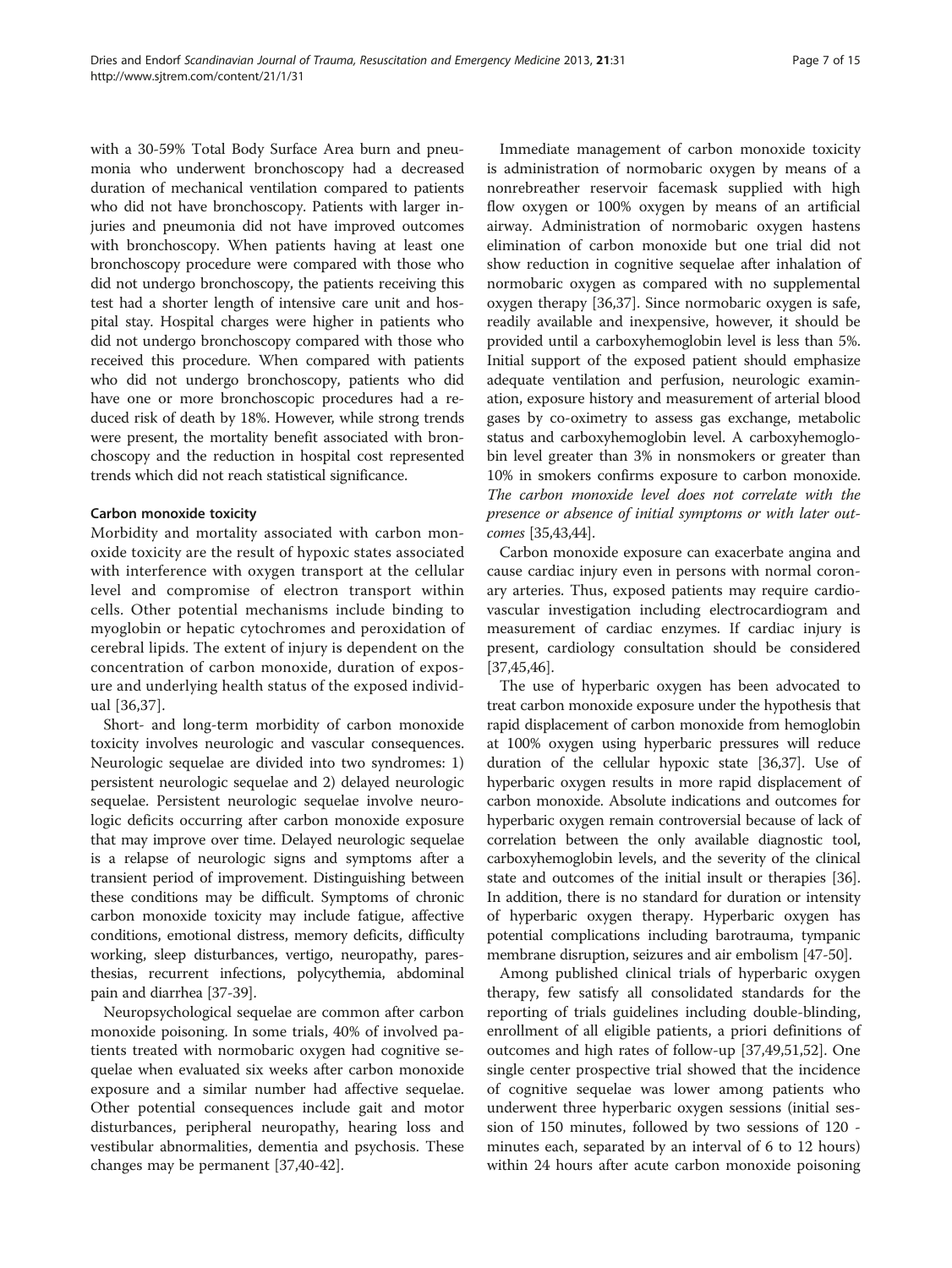than among patients treated with normobaric oxygen (25% versus 46%,  $p = 0.007$  and  $p = 0.03$  after adjustment for cerebellar dysfunction and stratification). Use of hyperbaric oxygen in this trial reduced the rate of cognitive sequelae at 12 months (18% versus 33% with normobaric oxygen;  $p = 0.04$ ). This trial did not, however, clearly identify subgroups of patients in whom hyperbaric oxygen was more or less beneficial [[37\]](#page-13-0).

A Cochrane review of six trials including two published in abstract form did not support the use of hyperbaric oxygen for patients with carbon monoxide poisoning [\[53\]](#page-13-0). A more recent Cochrane review also failed to demonstrate convincing benefit from hyperbaric oxygen therapy [\[54](#page-13-0)]. However, multiple flaws in the reviewed trials were identified [\[36,37](#page-13-0)]. The use of hyperbaric oxygen therapy for carbon monoxide victims continues to be guided by standards of the community rather than scientific consensus.

Patients with carbon monoxide poisoning should be followed medically after discharge. Extent and rate of recovery after poisoning are variable and recovery is often complicated by sequelae which can persist after exposure or develop weeks after poisoning and which may be permanent. Specific therapy for sequelae after carbon monoxide exposure is not available. Patients with sequelae should have symptoms addressed through cognitive, psychiatric, vocational, speech, occupational and physical rehabilitation. Data on these interventions in patients with carbon monoxide sequelae are lacking [\[37,40\]](#page-13-0).

An important trial examined long-term outcomes of patients with acute carbon monoxide poisoning [\[55](#page-13-0)]. Over 1,000 patients treated over a 30 year period were examined. Patients studied were treated with hyperbaric oxygen and survived the acute poisoning episode. Longterm mortality was compared to a standard population. Survivors of acute carbon monoxide poisoning experienced excess mortality in comparison to the general population. Excess mortality was highest in the group initially treated for intentional carbon monoxide poisoning. For the entire group, major causes of death were mental and psychiatric disorders, injuries and violence. Other more specific causes of death were alcoholism, motor vehicle crash with pedestrians, motor vehicle crashes of unspecified type, accidental poisoning and intentional self-harm. Consistent with data mentioned above, no difference in survival was observed by measure of carbon monoxide poisoning severity after controlling for age, gender, race and intent of carbon monoxide poisoning.

# Cyanide toxicity

Cyanide is produced by combustion of natural or synthetic household materials including synthetic polymers, polyacrylonitrile, paper, polyurethane, melamine, wool, horsehair and silk [[56,57\]](#page-13-0). Cyanide can be detected in trace amounts in smoke at house fires and in the blood

of smokers and fire victims. Ingestion of cyanide products produces metabolic acidosis which is also seen in burn patients during resuscitation. Cyanide is a normal human metabolite which the body can detoxify. Cyanide can be produced in vitro by normal human blood and in situ in certain organs after death. Much of the interest in cyanide as a toxin related to inhalation injury stems from the availability of a cyanide antidote kit.

Barillo recently reviewed the evidence regarding testing of smoke inhalation victims for cyanide [[57,58\]](#page-13-0). Unfortunately, a simple and rapid blood assay for cyanide is lacking and may be of limited utility as cyanide is an intracellular toxin. As noted above, cyanide is a normal metabolite in humans and can be produced and degraded in blood samples in vitro. Erythrocytes convert thiocyanate to cyanide in vitro and because blood cyanide is mainly bound to erythrocytes, autolysis of red blood cells may elevate blood cyanide levels. In normal individuals, blood cyanide levels range from up to 0.3 mg/ L in nonsmokers to 0.5 mg/L in smokers. Firefighters, despite chronic smoke exposure, have relatively normal blood cyanide levels. Cyanide is mildly elevated in both fire survivors and fire fatalities. Survival with blood cyanide levels of 7–9 mg/L has been documented after cyanide ingestion or inhalation. Recommendations for treatment of cyanide intoxication in smoke victims are extrapolated from limited industrial experience or from suicide and homicide victims. Overt cyanide poisoning is uncommon and little human data is available [\[57,59\]](#page-13-0).

A popular cyanide antidote kit utilizes a series of reactions with oxidation of hemoglobin to methemoglobin which binds cyanide forming cyanomethemoglobin [[60,61](#page-13-0)]. As cyanomethemoglobin dissociates, free cyanide is converted to thiocyanate by hepatic mitochondrial enzymes using colloidal sulfate or thiosulfate. Thiocyanate is then excreted in the urine. Despite popularity of the cyanide antidote kit, documented effectiveness is limited [[57,58,62](#page-13-0)]. Notably, a methemoglobin level of 20-30% is required to optimally bind cyanide. Additionally, this is contraindicated in patients with concurrent carbon monoxide poisoning as the conversion of carboxyhemoglobin to methemoglobin may exacerbate hypoxia. Another management strategy utilizes sodium thiosulfate as a substrate in conversion of cyanide to thiocyanate and is reported to be an effective antidote when used with or without nitrite. Prospective trials utilizing this strategy are lacking apart from case studies. Administration at recommended doses is without serious side effects while nausea, retching and vomiting have been reported [\[57,63](#page-13-0)].

European data suggests treatment of cyanide poisoning with chelating agents such as dicobalt edetate or hydroxycobalamin. Dicobalt edetate is associated with anaphylaxis and can produce hypertension, rhythm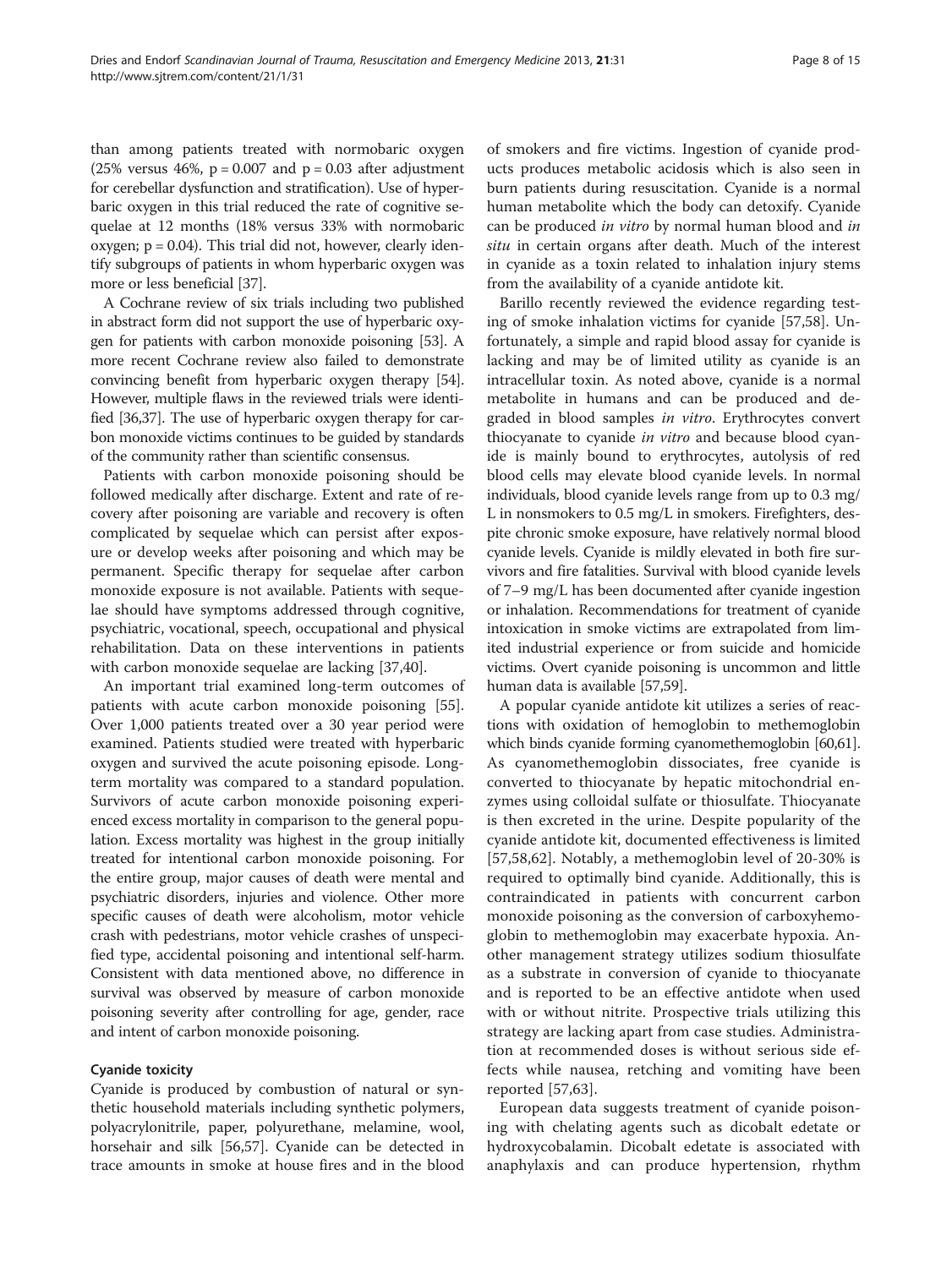changes or cobalt poisoning. At present, dicobalt edetate is not available in the United States. It has been used in Great Britain [\[57,64,65\]](#page-13-0). Hydroxycobalamin is an effective cyanide antidote at a dose of 100 mg/kg. Unfortunately, in the United States, hydroxycobalamin has been available at 1 mg/mL concentrations which limits usefulness as approximately 10 L of material would be needed to neutralize a fatal cyanide dose [\[58,66](#page-13-0)]. The European approach to cyanide poisoning is quite aggressive relative to the United States. In Europe, 1 mg/L blood cyanide level is considered significant or fatal. Hydroxycobalamin and dicobalt edetate are used together to manage cyanide exposure in France [[58,65\]](#page-13-0).

Cyanide antidotes have recently been reviewed by Hall and coworkers. Scattered investigators in the United States and French clinicians continue to study a variety of agents available for management of this problem. A number of agents are available with differing mechanisms of action. Most of the clinical work, originating from firefighters in Paris emphasizes the use of hydroxycobalamin in smoke inhalation victims with high risk smoke exposure. Various antidotes available for cyanide have varied tolerability and safety profiles. For example, dicobalt edetate use is limited by toxicity concerns. Another cyanide antidote used in Germany is 4-dimethylaminophenol. Like sodium nitrate and amyl nitrite, 4-dimethylaminophenol is thought to neutralize cyanide by inducing methemoglobin. Unfortunately, methemoglobin concentrations and toxicity can be significant with this agent. Use of dicobalt edetate is limited by cobalt toxicity. Of studied agents, hydroxycobalamin has the smallest toxicity profile apart from allergic reactions. Because of a favorable side effect profile, this agent has been used in small studies of prehospital and empiric treatment of smoke exposure. Hydroxycobalamin has rapid onset of action and neutralizes cyanide without interfering with cellular oxygen use. At present, multiple investigators suggest that if employed, hydroxycobalamin is the antidote of first resort in cyanide exposure [\[67,68\]](#page-13-0).

Hydroxycobalamin therapy has been used to prevent cyanide toxicity in patients receiving intravenous nitroprusside and to treat toxic amblyopia and optic neuritis caused by cyanide in tobacco smoke. In these applications, hydroxycobalamin is generally well tolerated but may be associated with side effects of headache, allergic reactions, skin and urine discoloration, hypertension or reflex bradycardia [[58](#page-13-0),[63](#page-13-0),[69](#page-13-0)]. Hyperbaric oxygen therapy for cyanide has also been advocated. There is little objective data to support this application [\[58,70,71\]](#page-13-0). In light of recent experience with hyperbaric oxygen in carbon monoxide toxicity, a role for this modality in cyanide exposure is questionable [\[54](#page-13-0)].

In summary, the need for specific antidotes in cyanide toxicity is unclear. Aggressive supportive therapy directed

to restoration of cardiovascular function with provision of supplemental oxygen augments hepatic clearance of cyanide without specific antidotes and should be first line treatment. Even with severe cyanide poisoning (blood levels of 5–9 mg/L), after cyanide ingestion or smoke inhalation, survival has been documented with aggressive supportive therapy provided without cyanide antidotes [[58,72,73](#page-13-0)]. Another critical issue is the lack of a rapid cyanide assay to document actual poisoning before antidote administration is considered. If an accurate and rapid cyanide assay is available, prospective studies can then be designed to address the efficacy of various treatment options.

# Mechanical ventilation

There is no ideal respiratory support strategy for the patient with inhalation injury. Consensus recommendations for mechanical ventilation continue to serve as general guidelines [\[74](#page-13-0)]. Ventilator strategies must support oxygenation and ventilation and reflect the experience of the clinical team managing the patient. Limitation of pressure, acceptance of permissive hypercapnia and strategies to manage secretions are important. A significant number of patients with smoke inhalation will develop pneumonia in association with mechanical ventilation. Routine prevention strategies include elevation of the head of the bed, frequent position changes and oral care. Antibiotic prophylaxis has no role and may increase infection rates. Extracorporeal membrane oxygenation is perhaps the most dramatic rescue therapy and clearly not applicable as a standard therapy at this time [[75](#page-13-0)-[77](#page-13-0)]. Simple strategies such as prone positioning are more practical in the hypoxic patient [\[78\]](#page-13-0).

A number of ventilation modes have been recommended for specific application to the patient with burn injury. High Frequency Oscillatory Ventilation (HFOV) supports the lung at a mean airway pressure above that used in conventional ventilation. Oscillations may cause significant pressure swings in the endotracheal tube while pressure fluctuations are attenuated at the alveolar level. Small studies suggest modest improvement in oxygenation with HFOV over conventional ventilation strategies. Two recent major trials do not support widespread use of HFOV [[79](#page-13-0)-[81](#page-13-0)]. Airway Pressure Release Ventilation (APRV) uses continuous positive airway pressure applied at a high level with intermittent releases of airway pressure. Spontaneous breathing during APRV more closely mimics gas distribution of normal breathing as opposed to mechanically controlled breaths which produce a less physiologic gas distribution. APRV has been used in a variety of critically ill patients. A number of physiologic concerns remain to be addressed before widespread application of APRV can be recommended. For example, APRV can be associated with significant elevation in mean airway pressure while allowing lung collapse between episodes of continuous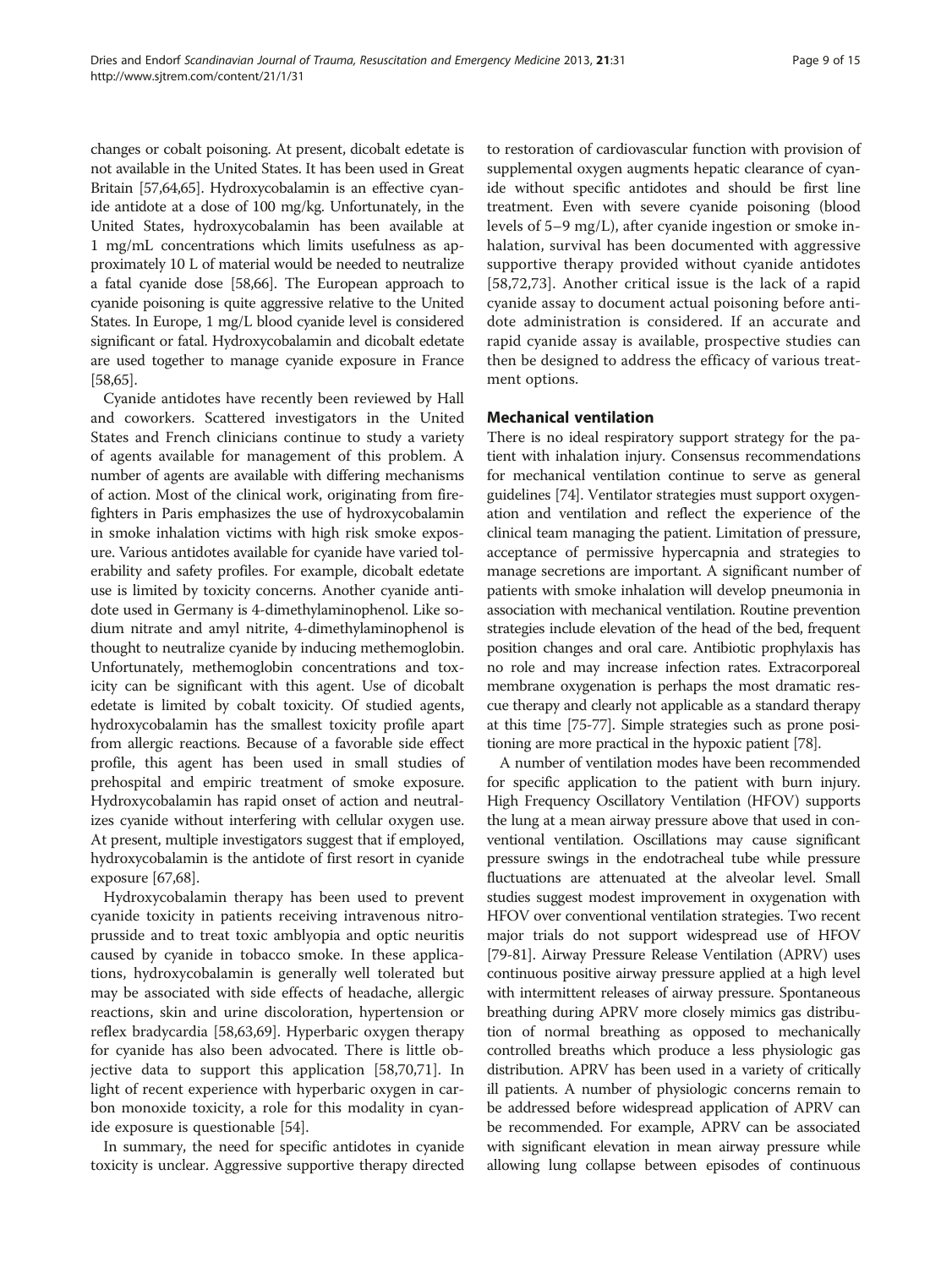positive airway pressure. In patients with critical illness, spontaneous breathing through an open ventilator circuit may not be feasible. Finally, pulmonary transmural pressure in APRV is not controlled and can be elevated significantly. It appears that APRV can be used effectively by clinicians familiar with its rationale and experienced in its use. However, advantages of APRV over optimized conventional ventilation have not been demonstrated and its ultimate role for management of patients with respiratory failure has yet to be proven [[82,83\]](#page-13-0).

### Noninvasive ventilation

Many studies report benefit with noninvasive ventilation due to avoidance of endotracheal intubation and its associated complications. Without an endotracheal tube, patients communicate more effectively, require less sedation and are more comfortable. In addition, patients are able to continue with standard oral care. Trauma associated with endotracheal tube insertion is avoided along with sinusitis and impaired swallowing after extubation. The benefit of noninvasive ventilation most discussed in the literature is reduction in incidence, cost impact and subsequent mortality of pneumonia [[84,85\]](#page-13-0).

A key component of the success of noninvasive ventilation has been selection of awake, cooperative, spontaneously breathing patients. These individuals must be able to protect their airway. Hemodynamic or electrocardiographic instability or an unstable airway argue against the use of noninvasive ventilation. The unconscious patient with significant facial injuries is not a candidate for noninvasive ventilation. Further contraindications include compromised cough and the need for significant clearance of secretions. High secretion load and facial trauma are often seen with inhalation injury. Relative contraindications include inability to fit and seal masks and helmets secondary to injury or facial deformity including facial hair. Uncooperative patients or those who will not leave a mask in place, not cough when prompted or are unable to remove the mask in the event of emesis are not good candidates for noninvasive ventilation. If pressures used to ventilate the patient are maintained below 30 mmHg, the closing pressure of the lower esophageal sphincter should not be overcome and aerophagia should be relatively uncommon. Finally, morbid obesity is a relative contraindication due to increased ventilator pressure requirements arising from body habitus and weight of the chest wall or abdominal viscera with the patient in bed [\[84](#page-13-0)].

The optimal time to consider use of noninvasive ventilation in the burn injured patient is unclear. Historically, other patient groups have been treated with noninvasive ventilation when signs of hypoxemia or hypercarbia are present. Unlike other patient groups where respiratory compromise is generally progressive, the insult faced by the burn patient may be great in the initial hours after injury during high volume fluid resuscitation. During these initial hours, the risk of edema to burned and unburned tissue is signficiant. Noninvasive ventilation may be considered as a prophylactic strategy during resuscitation in high risk patients even before frank signs of respiratory insufficiency appear.

The most serious complication of noninvasive ventilation is failure to recognize when this therapy is not providing adequate ventilation, oxygenation or airway support. Delayed intubation may cause continued deterioration of the patient. Never lose a patient for failure to intubate [\[84,85](#page-13-0)].

#### Ventilation

Patients with various forms of lung injury are now being treated with ventilator strategies involving limitation of minute ventilation through use of low tidal volumes resulting in a tendency toward hypercapnia. While hypercapnia in the setting of acute lung injury may be addressed in various ways, there is growing evidence that acceptance may be a better alternative than aggressive pursuit of normal carbon dioxide tension [[86\]](#page-14-0).

Airway pressures as low as 30  $\text{cm}H_2\text{O}$  have been associated with lung injury in animal models. This pressure corresponds with a normal static inflation pressure for total lung capacity in humans. Thus, maintaining plateau pressure  $\langle 30 \text{ cm} H_2O \rangle$  is a reasonable approach to maintain aerated lung regions below normal maximum volume. This observation is important because high tidal volume ventilation may be insensitive to loss of lung volume available for gas exchange due to the effects of inhalation injury. Gattinoni and coworkers suggest that as little as 20% of the lung may be aerated in patients with severe respiratory failure. Thus, normal clinical tidal volumes and airway pressures may be dangerous [\[87-89](#page-14-0)].

At present, there is insufficient data to suggest that hypercapnia should be independently induced outside the context of a protective ventilation strategy. Ventilator strategies involving hypercapnia are acceptable within clinically reasonable hemodynamic bounds. Hypercapnic acidosis has been demonstrated to increase cardiac output in ARDS patients. Data from apnea tests and brain dead patients suggests tolerance of a pH to 7.2 and a  $PCO<sub>2</sub> > 75$ without hemodynamic consequences. At greater degrees of hypercapnia and acidosis, hemodynamic instability may become a limiting factor [\[89-92\]](#page-14-0).

#### **Oxygenation**

Application of positive airway pressure is intended to replace or supplement respiratory muscle function and correct hypoxemia associated with alveolar hypoventilation. Reversal of hypoxemia caused by intrapulmonary shunt requires interventions that open lung units for gas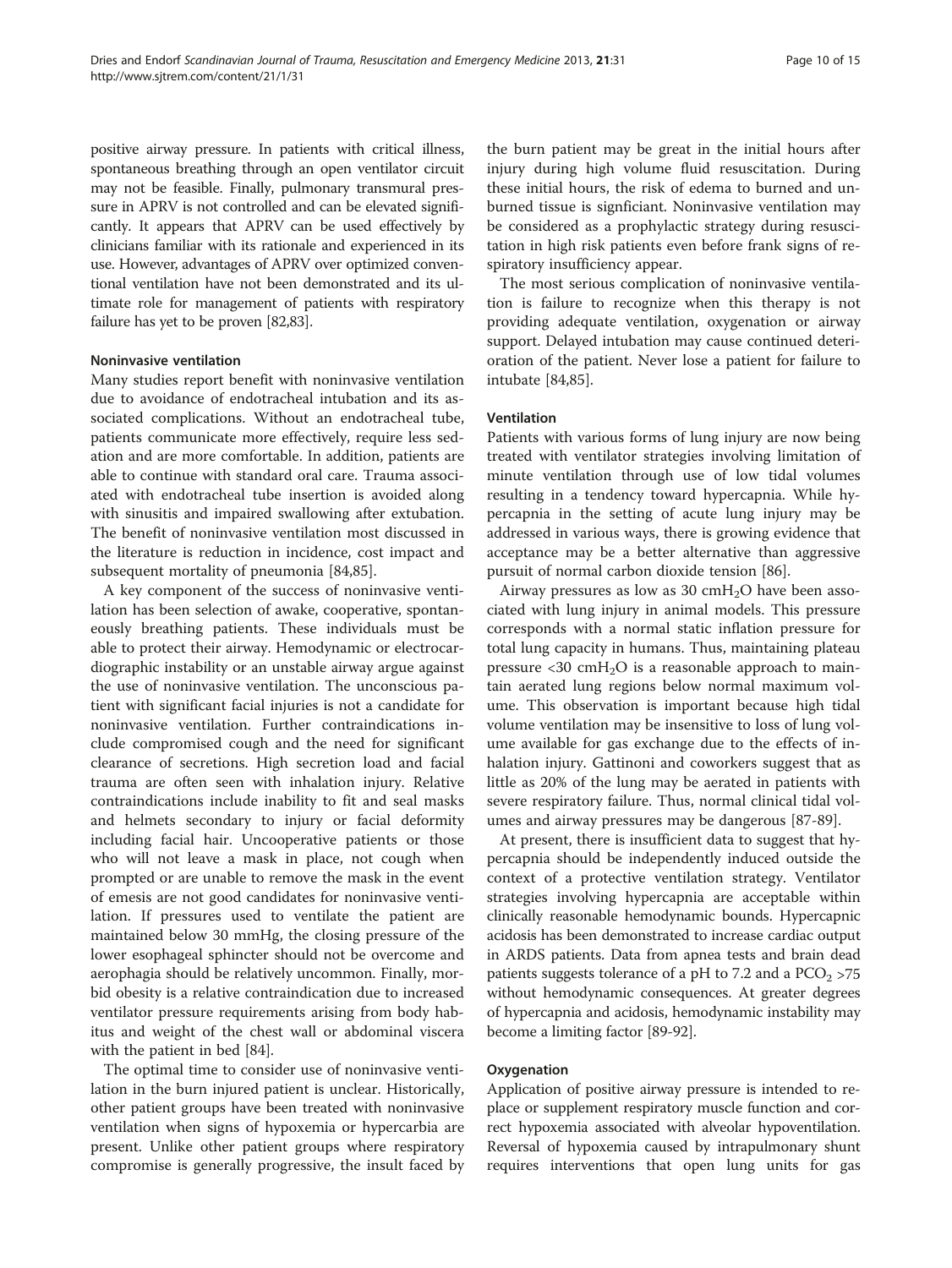exchange. In patients with lung edema, atelectasis or other injury, Positive End-Expiratory Pressure (PEEP) may increase arterial oxygenation by increasing functional residual capacity, reducing venous add mixture, shifting tidal volume to a more compliant portion of the pressure volume curve and preventing loss of lung compliance during mechanical ventilation. Work of breathing may also be reduced [\[89,93-95\]](#page-14-0).

PEEP also has a value beyond maintaining airway patency. In patients with obstructive respiratory disease, lungs may fail to deflate to functional residual capacity at end expiration. Alveolar pressure remains positive in these individuals to an extent dependant on the volume of trapped air. This phenomenon is referred to as "auto-PEEP or extrinsic PEEP". In the presence of auto-PEEP, application of external PEEP is beneficial during spontaneous breathing as respiratory work is reduced and during patient-triggered modes of ventilation where breath initiation is supported. Optimal administration of external PEEP in the setting of auto-PEEP reduces inspiratory muscle effort and improves patient ventilator interaction [\[96\]](#page-14-0).

PEEP has hemodynamic effects as well. Increased intrathoracic pressure causes a fall in cardiac output due to reduced venous return. In patients with poor left ventricular function, application of PEEP may serve to decrease left ventricular afterload and improve left ventricular performance. A small number of studies also suggest that maintaining airway patency with PEEP may facilitate clearance of secretions [[94\]](#page-14-0).

The general physiologic approach to hypoxemia in the absence of confounding factors is to increase mean airway pressure. Elevation in PEEP, the immediate means to this end, has been studied in a variety of multicenter trials. In addition, application of PEEP in patients with chronic obstructive pulmonary disease appears to improve gas flow and mainten airway patency. In the chemical pneumonitis and secretion accumulation, which accompanies smoke inhalation, airway pressure management strategies may do more than optimize oxygenation; gas flows and secretion movement can be favorably affected [[89,97](#page-14-0)].

In the 1980s, intrapulmonary percussion with diffusion of oxygen via subtidal breaths and convective washout of carbon dioxide was introduced by Dr. Forrest Bird. This technology is now marketed as High Frequency Percussive Ventilation (HFPV). The percussive nature of this support enhances clearance of secretions. Cioffi and others have reported improved outcomes with HFPV in patients with inhalation injury for two decades [[98-100](#page-14-0)].

As presently marketed, HFPV machines deliver high frequency subtidal volume breaths followed by a passive exhalation to a baseline preset continuous positive airway pressure. Respiration is time-cycled and pressure limited with frequency, amplitude, inspiratory to expiratory time ratios and waveforms designed to maximize ventilation and perfusion. Pulse frequency of subtidal volume breaths can be varied to assist in providing maximal oxygenation. Typically rates of 500–600 are used initially, but rates can be increased to a maximum of 700–750 if necessary. Amplitude of subtidal volume breaths can also be adjusted to correlate with patient peak inspiratory pressure. Interruption of percussive respiration permits passive  $CO<sub>2</sub>$  elimination. A mandatory respiratory rate is created by variable inspiratory and expiratory times. Initially, a ventilator rate of approximately one-half to two-thirds that of conventional respiration is used for this background pressure. Ventilator variables are subsequently adjusted based on patient response to optimize gas exchange. Conventional ventilator modes are typically used for weaning and extubation. More recent experience with HFPV comes from Hall and coworkers at the University of Texas Southwestern Medical Center. Mortality benefit with HFPV was observed in patients with burns <40% TBSA when comparison was made with individuals receiving a conventional ventilation strategy [[98](#page-14-0),[100,101](#page-14-0)].

# Medical adjuncts for treatment of smoke inhalation

Current clinical treatment of inhalation injury remains supportive. There has been little recent progress in effective clinical therapies, but there are many promising experimental therapies not yet widely used in patients. Unlike strategies directed specifically as antidotes for products of combustion reviewed above, these interventions address physiologic changes associated with smoke inhalation.

# Beta-agonists

As with other forms of acute lung injury, bronchoconstriction may further worsen already impaired gas exchange in the injured alveoli. The use of inhaled agents targeting beta-adrenoreceptors may help ameliorate this bronchoconstriction. Lange et al. studied nebulized epinephrine in an ovine model of inhalation injury. They divided 15 sheep into three groups: a sham-injury group and two groups with actual inhalation injury, one of which was treated with nebulized saline and the other treated with nebulized epinephrine given every four hours. They found that the nebulized epinephrine group had decreases in airway pressures and increases in  $PaO<sub>2</sub>/$  $FiO<sub>2</sub>$  ratios [\[102\]](#page-14-0). In another ovine study by Palmieri et al., continuous nebulized albuterol was given to a group of sheep with a combined burn and inhalation injury and compared to another group receiving nebulized saline. The albuterol cohort had a decrease in airway pressures and an improvement in  $PaO<sub>2</sub>/FiO<sub>2</sub>$  ratio [\[103\]](#page-14-0).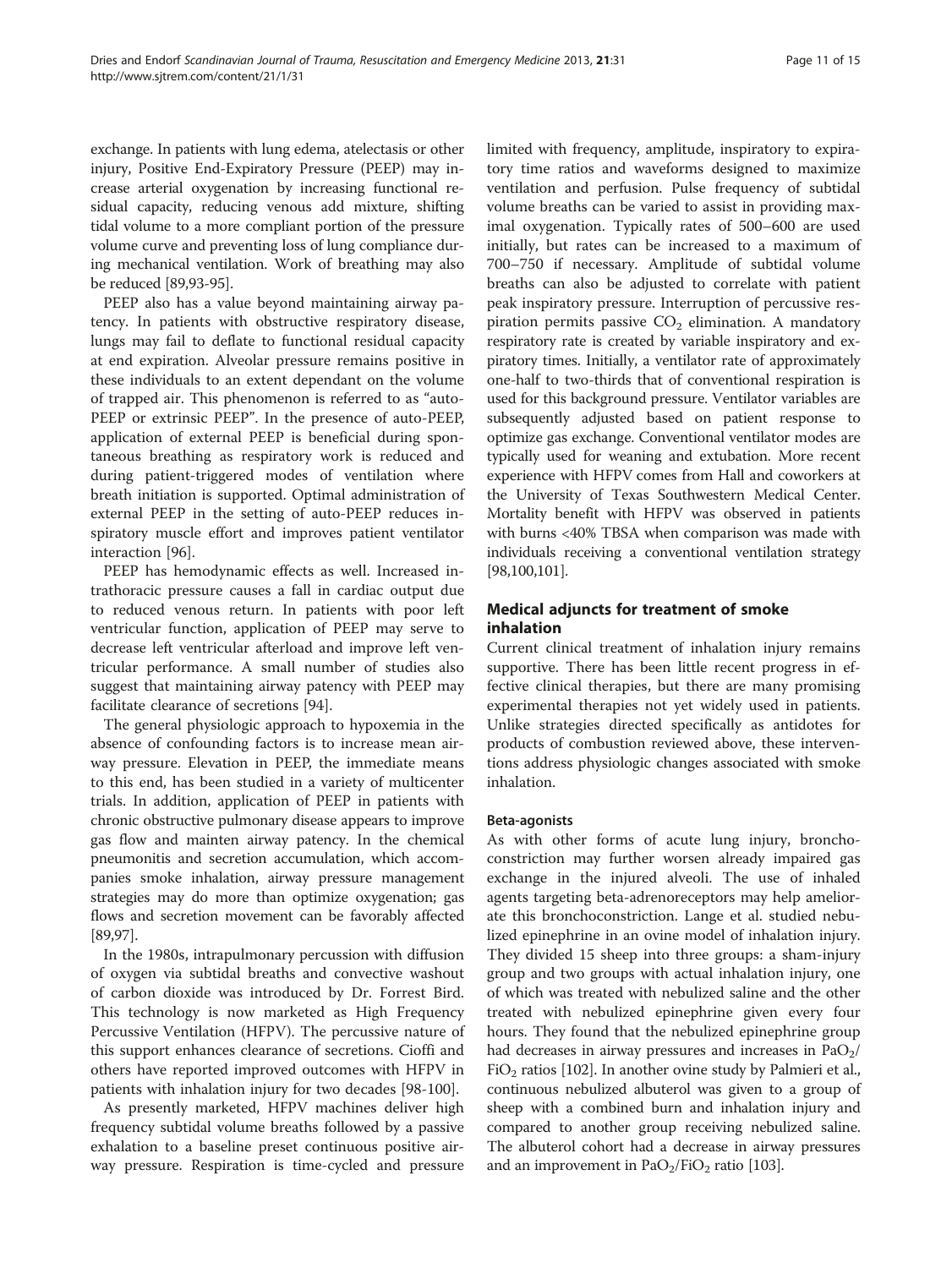# Pulmonary blood flow

There are two potential targets for modifying pulmonary blood flow in inhalation injury. The first is diminishing bronchial arterial blood flow and thus, decreasing the flow of systemic inflammatory mediators to the lung. Hamahata et al., again working with a sheep model, surgically ligated the bronchial artery in one group of sheep. They surgically exposed the bronchial artery in the second group but left it intact rather than ligating the artery. They then exposed both groups to a combined burn and smoke inhalation injury. This combined injury increased bronchial blood flow, pulmonary edema, and pulmonary dysfunction in both groups, but all these changes were less severe in the group that had undergone bronchial artery ablation [[104\]](#page-14-0). Building on these initial findings, the same group then exposed the sheep to the burn/smoke inhalation injury first, then used a catheter to inject 70% ethanol into the bronchial artery one hour after injury and compared it to groups with saline injection and with no injury. Again, the injured groups showed markedly worse blood gas analyses and pulmonary mechanics, but those undergoing bronchial artery sclerosis with ethanol had decreased bronchial blood flow and less severe changes in their blood gases and pulmonary mechanics [[105\]](#page-14-0).

Another promising modulator of pulmonary blood flow is inhaled nitric oxide (NO). NO is a potent vasodilator that when inhaled will be delivered selectively to ventilated lung and vasodilate the capillaries serving those areas. This results in decreased ventilation/perfusion mismatch, decreased shunting, and decreased pulmonary hypertension [\[106\]](#page-14-0). Enkhbataar et al. studied inhaled NO in an ovine model compared to controls not receiving NO. Their model of inhalation injury resulted in increased lung water, increased pulmonary microvascular resistance, and increase pulmonary artery pressures. The NO group had less severe changes in these variables when compared to the control group [[107\]](#page-14-0). Qi et al. studied inhaled NO in a canine model and found that there was also less damage to the myocardium of dogs receiving inhaled NO when compared to a control group. The NO group also had improved cardiac energy metabolism [\[108\]](#page-14-0).

# Anticoagulants

Significant airway obstruction is one of the hallmarks of inhalation injury. Airway casts are formed by a combination of sloughed epithelial cells, mucus, inflammatory cells, and fibrin. Fibrin in particular has been a target for researchers to attempt to prevent formation of these airway casts.

Enkhbataar et al. used nebulized tissue plasminogen activator (TPA) as a fibrinolytic agent in an experiment with sheep subjected to a combined burn/smoke inhalation injury. They found that TPA-treated sheep had less severe impairment of pulmonary gas exchange, less pulmonary edema, less of an increase in airway pressures, and less airway obstruction than control animals [\[109\]](#page-14-0). The same group used a combination of aerosolized heparin and recombinant human antithrombin in another burn and smoke inhalation ovine model. They found that the two agents in combination resulted in better lung compliance, less pulmonary edema, and less airway obstruction than controls. Interestingly, neither agent used alone had the same ameliorating effect [[110](#page-14-0)].

Heparin in combination with N-acetylcysteine gained widespread use after a study by Desai et al. showed decreased mortality in pediatric patients with inhalation injury [\[111\]](#page-14-0). However, a subsequent retrospective review by Holt et al. of 150 patients with inhalation injury showed no significant improvement in clinical outcomes in patients treated with inhaled heparin and acetylcysteine [[112](#page-14-0)]. In addition, there has been at least one case report of coagulopathy in a patient receiving aerosolized heparin and acetylcysteine for inhalation injury [\[113\]](#page-14-0).

Heparin was also combined with the anti-inflammatory agent lisofylline in an ovine model by Tasaki et al. They used three groups of sheep, one receiving nebulized saline only, one getting nebulized heparin only, and the third receiving both nebulized heparin and intravenous lisofylline. The combined heparin/lisofylline group had decreased shunt and less of an increase in alveolar-arterial oxygen tension gradient after a smoke inhalation injury. The heparin-only group did not exhibit these same benefits [[114](#page-14-0)]. The efficacy of aerosolized heparin in the adult burn and inhalation injury population is still unclear.

## Antiinflammatory agents

Reducing the localized inflammatory response after inhalation injury could theoretically decrease the mechanical burden of biomaterials obstructing the airways, as well as decreasing the long-term fibrotic reaction after inhalation injury. There are a number of agents that have been used to reduce inflammation, primarily in animal models.

Thromboxane A2 is an important inflammatory mediator in lung injury, and inhibition of thromboxane synthase has been shown to ameliorate lung injury in both dogs and guinea pigs [\[115,116](#page-14-0)]. Westphal et al. used OKY-046 (Ozagrel, 3-[4-(1H-imidazol-1ylmethyl)phenyl]- 2E-propanoic acid; Ono Pharmaceutical Co., Osaka, Japan) as a thromboxane synthase inhibitor in a sheep model of smoke inhalation injury. In a group of 16 sheep, eight received the drug and eight received only the drug delivery vehicle. They found that the treatment group had decreased pulmonary thromboxane, and in turn had decreases in pulmonary vascular resistance and less of a decrease in cardiac output [\[117](#page-14-0)].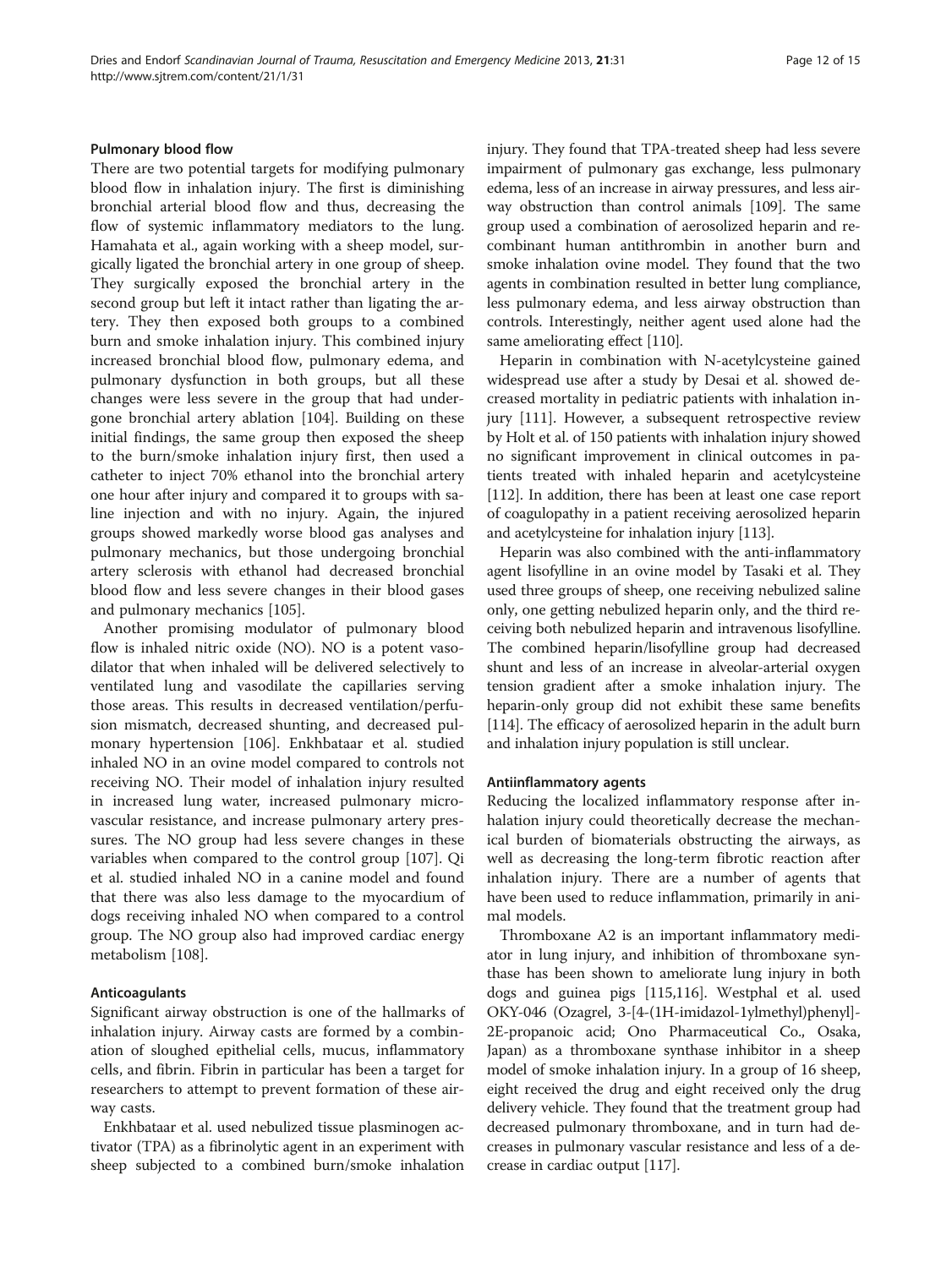<span id="page-12-0"></span>Free oxygen radicals also trigger inflammation during inhalation injury. Scavengers of these reactive oxygen radicals may help attenuate the pathologic inflammatory response to smoke inhalation. Yamamoto et al. used nebulized gamma-tocopherol (in ethanol) in six sheep with severe burns and smoke inhalation and compared them to five sheep with the nebulized ethanol alone. They saw significant improvements in the P:F ratio of the tocopherol group, as well as decreases in pulmonary shunt and airway pressures [[118\]](#page-14-0).

The parasympathetic nervous system also contributes to the physiologic response to airway injury by secreting acetylcholine, which acts on muscarinic receptors to constrict smooth muscle in the airways and stimulate activity of submucosal glands. Inhibition of these muscarinic receptors blocks these effects as well as decreasing production of inflammatory cytokines during lung injury [[119,120](#page-14-0)]. Jonkam et al. tested the muscarinic antagonist tiotropium bromide in sheep with no injury, with smoke/ inhalation injury, and with smoke/inhalation injury receiving tiotropium bromide. Sheep with a combined burn and inhalation injury showed increases in ventilatory pressures and upper airway obstruction, as well as decreases in P:F ratio. Treatment with this muscarinic receptor antagonist resulted in a lesser degree of pathologic change in all these variables [\[121](#page-14-0)].

#### Competing interest

The authors declare that there are no competing interests.

#### Authors' contributions

FE and DD performed the literature review and wrote the initial draft of the manuscript. DD conceived of the report and edited and rewrote portions of the manuscript. Both authors read and approved the final manuscript.

#### Authors' information

David J. Dries, MSE, MD, FACS, FCCM, FCCP is the Assistant Medical Director of Surgical Care for HealthPartners Medical Group and Division Head for Surgery at Regions Hospital, the Level I Trauma and Burn Center, in St. Paul, Minnesota, USA. He is also Professor of Surgery, Professor of Anesthesiology and Clinical Adjunct Professor of Emergency Medicine at the University of Minnesota. Dr. Dries also holds the John F. Perry, Jr. Chair of Trauma Surgery at the University of Minnesota.

Frederick W. Endorf, MD, FACS is Staff Surgeon at Regions Hospital, the Level I Trauma and Burn Center, in St. Paul, Minnesota, USA. He is also Clinical Assistant Professor of Surgery at the University of Minnesota.

#### Author details

<sup>1</sup>Department of Surgery, Regions Hospital, 640 Jackson Street, St. Paul, MN 55101, USA. <sup>2</sup>The Burn Center, Regions Hospital, 640 Jackson Street, St. Paul, MN 55101, USA.

#### Received: 26 November 2012 Accepted: 11 April 2013 Published: 19 April 2013

#### References

- 1. Park GY, Park JW, Jeong DH, Jeong SW: Prolonged airway and systemic inflammatory reactions after smoke inhalation. Chest 2003, 123:475–480.
- Palmieri TL: Inhalation injury: research progress and needs. J Burn Care Res 2007, 28:549–554.
- 3. McCall JE, Cahill TJ: Respiratory care of the burn patient. J Burn Care Rehabil 2005, 26:200–206.
- 4. Navar PD, Saffle JR, Warden GD: Effect of inhalation injury on fluid resuscitation requirements after thermal injury. Am J Surg 1985, 150:716–720.
- 5. Shirani KZ, Pruitt BA Jr, Mason AD Jr: The influence of inhalation injury and pneumonia on burn mortality. Ann Surg 1987, 205:82–87.
- 6. Sen S, Greenhalgh D, Palmieri T: Review of burn research for the year 2010. J Burn Care Res 2012, 33:577–586.
- 7. Colohan SM: Predicting prognosis in thermal burns with associated inhalational injury: a systematic review of prognostic factors in adult burn victims. J Burn Care Res 2010, 31:529–539.
- 8. Hassan Z, Wong JK, Bush J, Bayat A, Dunn KW: Assessing the severity of inhalation injuries in adults. Burns 2010, 36:212–216.
- Woodson LC: Diagnosis and grading of inhalation injury. J Burn Care Res 2009, 30:143–145.
- 10. Enkhbaatar P, Traber DL: Pathophysiology of acute lung injury in combined burn and smoke inhalation injury. Clin Sci 2004, 107:137-143.
- 11. Sheridan RL: Respiratory issues. In Burns: A Practical Approach to Immediate Treatment and Long-Term Care. London: Mason Publishing Ltd; 2012:48–54.
- 12. Pruitt BA Jr, Flemma RJ, DiVincenti FC, Foley FD, Mason AD Jr, Young WG Jr: Pulmonary complications in burn patients. A comparative study of 697 patients. J Thorac Cardiovasc Surg 1970, 59:7-20.
- 13. Fein A, Leff A, Hopewell PC: Pathophysiology and management of the complications resulting from fire and the inhaled products of combustion: review of the literature. Crit Care Med 1980, 8:94–98.
- 14. Herndon DN, Thompson PB, Traber DL: Pulmonary injury in burned patients. Crit Care Clin 1985, 1:79-96.
- 15. Herndon DN, Traber LD, Linares H, Flynn JD, Niehaus G, Kramer G, Traber DL: Etiology of the pulmonary pathophysiology associated with inhalation injury. Resuscitation 1986, 14:43–59.
- 16. Pruitt BA Jr, Erickson DR, Morris A: Progressive pulmonary insufficiency and other pulmonary complications of thermal injury. J Trauma 1975, 15:369–379.
- 17. Rue LW 3rd, Cioffi WG, Mason AD, McManus WF, Pruitt BA Jr: Improved survival of burned patients with inhalation injury. Arch Surg 1993, 128:772–780.
- 18. Madden MR, Finkelstein JL, Goodwin CW: Respiratory care of the burn patient. Clin Plast Surg 1986, 13:29-38.
- 19. Trunkey DD: Inhalation injury. Surg Clin North Am 1978, 58:1133-1140.
- 20. Goldbaum LR, Orellano T, Dergal E: Mechanism of the toxic action of carbon monoxide. Ann Clin Lab Sci 1976, 6:372–376.
- 21. Moore SJ, Ho IK, Hume AS: Severe hypoxia produced by concomitant intoxication with sublethal doses of carbon monoxide and cyanide. Toxicol Appl Pharmacol 1991, 109:412–420.
- 22. Palmieri TL, Gamelli RL: Diagnosis and management of inhalation injury. In Handbook of Burns, Volume 1, Acute Burn Care. New York: Springer; 2012:163–172.
- 23. Crapo RO: Smoke inhalation injuries. JAMA 1981, 246:1694–1696.
- 24. Grube BJ, Marvin JA, Heimbach DM: Therapeutic hyperbaric oxygen: Help or hindrance in burn patients with carbon monoxide poisoning. J Burn Care Rehabil 1988, 9:249-252.
- 25. Endorf FW, Gamelli RL: Inhalation injury, pulmonary perturbations, and fluid resuscitation. J Burn Care Res 2007, 28:80-83.
- 26. Palmieri TL, Klein MB: Burn research state of the science: introduction. J Burn Care Res 2007, 28:544-545.
- 27. Dai NT, Chen TM, Cheng TY, Chen SL, Chen SG, Chou GH, Chou TD, Wang HJ: The comparison of early fluid therapy in extensive flame burns between inhalation and noninhalation injuries. Burns 1998, 24:671–675.
- 28. Brown DL, Archer SB, Greenhalgh DG, Washam MA, James LE, Warden GD: Inhalation injury severity scoring system: a quantitative method. J Burn Care Rehabil 1996, 17:552–557.
- 29. Liffner G, Bak Z, Reske A, Sjoberg F: Inhalation injury assessed by score does not contribute to the development of acute respiratory distress syndrome in burn victims. Burns 2005, 31:263–268.
- 30. Marek K, Piotr W, Stanislaw S, Stefan G, Justyna G, Mariusz N, Andriessen A: Fiberoptic bronchoscopy in routine clinical practice in confirming the diagnosis and treatment of inhalation burns. Burns 2007, 33:554–560.
- 31. Masanes MJ, Legendre C, Lioret N, Maillard D, Saizy R, Lebeau B: Fiberoptic bronchoscopy for the early diagnosis of subglottal inhalation injury: Comparative value in the assessment of prognosis. J Trauma 1994, 36:59–67.
- 32. Cochrane Collaboration: Evidence based surgery-inhalation injury: diagnosis. J Am Coll Surg 2003, 196:306–312.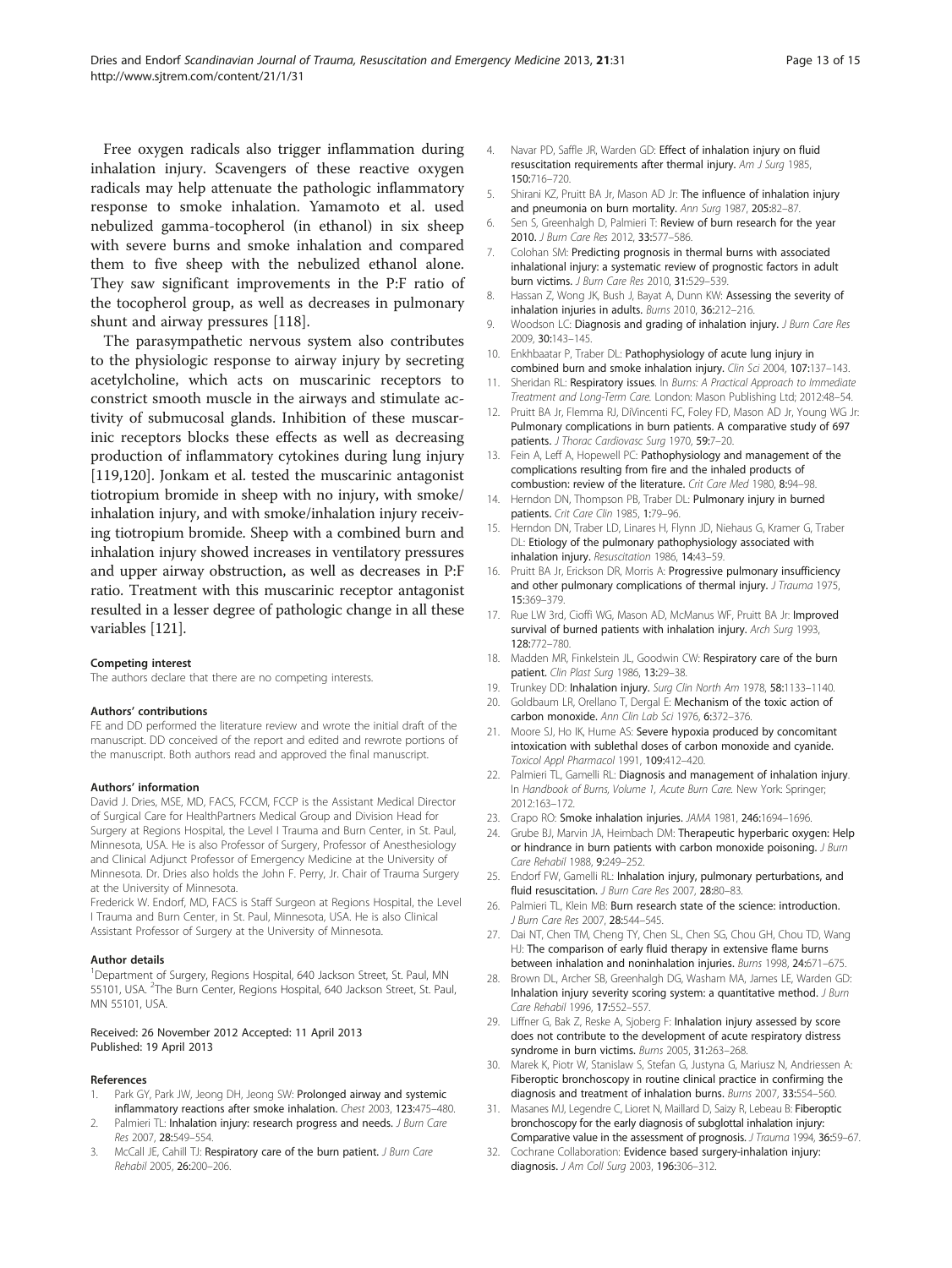- <span id="page-13-0"></span>33. Carr JA, Phillips BD, Bowling WM: The utility of bronchoscopy after inhalation injury complicated by pneumonia in burn patients: results from the national burn repository. J Burn Care Res 2009, 30:967-974.
- 34. Arakawa A, Fukamizu H, Hashizume I, Kasamatsu N, Nagayoshi M, Shinozuka N, Yasuda T, Ozawa T: Macroscopic and histological findings in the healing process of inhalation injury. Burns 2007, 33:855–859.
- 35. Mosier MJ, Gamelli RL, Halerz MM, Silver G: Microbial contamination in burn patients undergoing urgent intubation as part of their early airway management. J Burn Care Res 2008, 29:304-310.
- 36. Kealey GP: Carbon monoxide toxicity. J Burn Care Res 2009, 30:146-147.
- 37. Weaver LK: Clinical practice. Carbon monoxide poisoning. N Engl J Med 2009, 360:1217–1225.
- 38. Hardy KR, Thom SR: Pathophysiology and treatment of carbon monoxide poisoning. J Toxicol Clin Toxicol 1994, 32:613-629.
- 39. Jasper BW, Hopkins RO, Duker HV, Weaver LK: Affective outcome following carbon monoxide poisoning: a prospective longitudinal study. Cogn Behav Neurol 2005, 18:127–134.
- 40. Ernst A, Zibrak JD: Carbon monoxide poisoning. N Engl J Med 1998, 339:1603–1608.
- 41. Gale SD, Hopkins RO, Weaver LK, Bigler ED, Booth EJ, Blatter DD: MRI, quantitative MRI, SPECT, and neuropsychological findings following carbon monoxide poisoning. Brain Inj 1999, 13:229–243.
- 42. Choi IS: Delayed neurologic sequelae in carbon monoxide intoxication. Arch Neurol 1983, 40:433–435.
- 43. Weaver LK: Carbon monoxide poisoning. Crit Care Clin 1999, 15:297-317.
- 44. Hampson NB, Hauff NM: Carboxyhemoglobin levels in carbon monoxide poisoning: Do they correlate with the clinical picture? Am J Emerg Med 2008, 26:665–669.
- 45. Satran D, Henry CR, Adkinson C, Nicholson CI, Bracha Y, Henry TD: Cardiovascular manifestations of moderate to severe carbon monoxide poisoning. J Am Coll Cardiol 2005, 45:1513–1516.
- 46. Kalay N, Ozdogru I, Cetinkaya Y, Eryol NK, Dogan A, Gul I, Inanc T, Ikizceli I, Oguzhan A, Abaci A: Cardiovascular effects of carbon monoxide poisoning. Am J Cardiol 2007, 99:322–324.
- 47. Thom SR: Carbon monoxide pathophysiology and treatment. In Physiology and Medicine of Hyperbaric Oxygen Therapy. Edited by Newman TS, Thom SR. Philadelphia: Saunders Elsevier; 2008:321–347.
- 48. Thom SR, Taber RL, Mendiguren II, Clark JM, Hardy KR, Fisher AB: Delayed neuropsychologic sequelae after carbon monoxide poisoning: prevention by treatment with hyperbaric oxygen. Ann Emerg Med 1995, 25:474–480.
- 49. Weaver LK, Hopkins RO, Chan KJ, Churchill S, Elliott CG, Clemmer TP, Orme JF Jr, Thomas FO, Morris AH: Hyperbaric oxygen for acute carbon monoxide poisoning. N Engl J Med 2002, 347:1057–1067.
- 50. Weaver LK, Valentine KJ, Hopkins RO: Carbon monoxide poisoning: risk factors for cognitive sequelae and the role of hyperbaric oxygen. Am J Respir Crit Care Med 2007, 176:491–497.
- 51. Brooks DE, Levine M, O'Connor AD, French RN, Curry SC: Toxicology in the ICU: part 2: specific toxins. Chest 2011, 140:1072–1085.
- 52. Annane D, Chadda K, Gajdos P, Jars-Guincestre MC, Chevret S, Raphael JC: Hyperbaric oxygen therapy for acute domestic carbon monoxide poisoning: Two randomized controlled trials. Intensive Care Med 2011, 37:486–492.
- 53. Juurlink DN, Buckley NA, Stanbrook MB, Isbister GK, Bennett M, McGuigan MA: Hyperbaric oxygen for carbon monoxide poisoning. Cochrane Database Syst Rev 2005, 1, CD002041.
- 54. Buckley NA, Juurlink DN, Isbister G, Bennett MH, Lavonas EJ: Hyperbaric oxygen for carbon monoxide poisoning. Cochrane Database Syst Rev 2011, 4, CD002041.
- 55. Hampson NB, Rudd RA, Hauff NM: Increased long-term mortality among survivors of acute carbon monoxide poisoning. Crit Care Med 2009, 37:1941–1947.
- 56. Traber DL, Herndon DN, Enkhbaatar P, Maybauer MO, Maybauer DM: The pathophysiology of inhalation injury. In Total Burn Care. 3rd edition. Philadelphia: Saunders Elsevier; 2007:248–261.
- 57. Barillo DJ: Diagnosis and treatment of cyanide toxicity. J Burn Care Res 2009, 30:148–152.
- 58. Barillo DJ, Goode R, Esch V: Cyanide poisoning in victims of fire: analysis of 364 cases and review of the literature. J Burn Care Rehabil 1994, 15:46-57.
- 59. Berlin C: Cyanide poisoning-a challenge (editorial). Arch Intern Med 1977, 137:993–994.
- 60. Ivankovich AD, Braverman B, Kanuru RP, Heyman HJ, Paulissian R: Cyanide antidotes and methods of their administration in dogs: a comparative study. Anesthesiology 1980, 52:210–216.
- 61. Levine MS, Radford EP: Occupational exposures to cyanide in Baltimore fire fights. *J Occup Med* 1978, 20:53-56.
- 62. Graham DL, Laman D, Theodore J, Robin ED: Acute cyanide poisoning complicated by lactic acidosis and pulmonary edema. Arch Intern Med 1977, 137:1051–1055.
- 63. Hall AH, Dart R, Bogdan G: Sodium thiosulfate or hydroxocobalamin for the empiric treatment of cyanide poisoning? Ann Emerg Med 2007, 49:806–813.
- 64. Langford RM, Armstrong RF: Algorithm for managing injury from smoke inhalation. BMJ 1989, 299:902–905.
- 65. Hall AH, Rumack BH: Clinical toxicology of cyanide. Ann Emerg Med 1986, 15:1067–1074.
- 66. Davies J: Challenges for the future. In Respiratory injury: smoke inhalation and burns. Edited by Haponik EF, Munster AM. New York: McGraw Hill; 1990:389.
- 67. Hall AH, Saiers J, Baud F: Which cyanide antidote? Crit Rev Toxicol 2009, 39:541–552.
- 68. O'Brien DJ, Walsh DW, Terriff CM, Hall AH: Empiric management of cyanide toxicity associated with smoke inhalation. Prehosp Disaster Med 2011, 26:374–382.
- 69. Erdman AR: Is hydroxocobalamin safe and effective for smoke inhalation? Searching for guidance in the haze. Ann Emerg Med 2007, 49:814–816.
- 70. Litovitz TL, Larkin RF, Myers RA: Cyanide poisoning treated with hyperbaric oxygen. Am J Emerg Med 1983, 1:94–101.
- 71. Way JL, End E, Sheehy MH, De Miranda P, Feitknecht UF, Bachand R, Gibbon SL, Burrows GE: Effect of oxygen on cyanide intoxication IV. Hyperbaric oxygen. Toxicol Appl Pharmacol 1972, 22:415–421.
- 72. Grube BJ: Therapeutic hyperbaric oxygen: help or hindrance in burn patients with carbon monoxide poisoning? J Burn Care Rehabil 1989, 10:285.
- 73. Cohen MA, Guzzardi LJ: Inhalation of products of combustion. Ann Emerg Med 1983, 12:628–632.
- 74. Mlcak RP, Suman OE, Herndon DN: Respiratory management of inhalation injury. Burns 2007, 33:2–13.
- 75. Latenser BA: Critical care of the burn patient: the first 48 hours. Crit Care Med 2009, 37:2819–2826.
- 76. Noah MA, Peek GJ, Finney SJ, Griffiths MJ, Harrison DA, Grieve R, Sadique MZ, Sekhon JS, McAuley DF, Firmin RK, Harvey C, Cordingley JJ, Price S, Vuylsteke A, Jenkins DP, Noble DW, Bloomfield R, Walsh TS, Perkins GD, Menon D, Taylor BL, Rowan KM: Referral to an extracorporeal membrane oxygenation center and mortality among patients with severe 2009 influenza A(H1N1). JAMA 2011, 306:1659–1668.
- 77. Thompson JT, Molnar JA, Hines MH, Chang MC, Pranikoff T: Successful management of adult smoke inhalation with extracorporeal membrane oxygenation. J Burn Care Rehabil 2005, 26:62–66.
- Hale DF, Cannon JW, Batchinsky AI, Cancio LC, Aden JK, White CE, Renz EM, Blackbourne LH, Chung KK: Prone positioning improves oxygenation in adult burn patients with severe acute respiratory distress syndrome. J Trauma Acute Care Surg 2012, 72:1634–1639.
- 79. Ferguson ND, Cook DJ, Guyatt GH, Mehta S, Hand L, Austin P, Zhou Q, Matte A, Walter SD, Lamontagne F, Granton JT, Arabi YM, Arroliga AC, Stewart TE, Slutsky AS, Meade MO, the OSCILLATE Trial Investigators, the Canadian Critical Care Trials Group: High-frequency oscillation in early acute respiratory distress syndrome. N Engl J Med 2013. Epub.
- 80. Young D, Lamb SE, Shah S, Mackenzie I, Tunnicliffe W, Lall R, Rowan K, Phil D, Cuthbertson BH, the OSCAR Study Group: High-frequency oscillation for acute respiratory distress syndrome. N Engl J Med 2013. Epub.
- 81. Malhotra A, Drazen JM: High-frequency ventilation on shaky ground. N Engl J Med 2013. Epub.
- 82. Dries DJ: Key questions in ventilator management of the burn-injury patient (Second of two parts). J Burn Care Res 2009, 30:211-220.
- 83. Dries DJ, Marini JJ: Airway pressure release ventilation. J Burn Care Res 2009, 30:929–936.
- Endorf FW, Dries DJ: Noninvasive ventilation in the burned patient. J Burn Care Res 2010, 31:217–228.
- 85. Brochard L: Noninvasive ventilation for acute respiratory failure. JAMA 2002, 288:932–935.